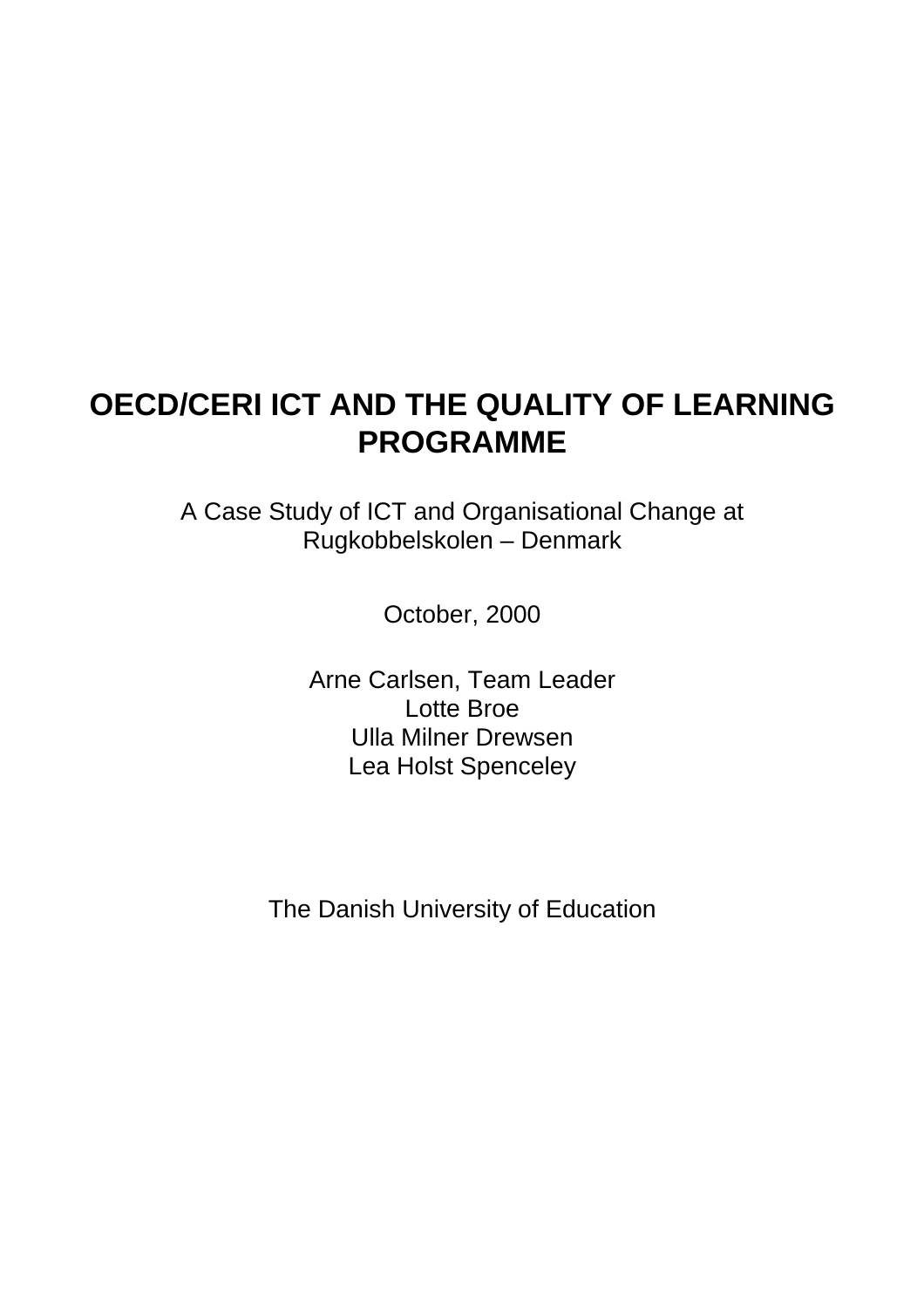## **Contents**

**1. Presentation of Rugkobbelskolen 3 2. The past4 3. The Present 6** 3.1 ICT in organization innovation 6 School culture and school innovation 6 Communication8 Staff development 8 Obstacles 9 3.2 ICT in teaching 10 Advantages of ICT in teaching11 Disadvantages of ICT in teaching12 Academic rigour and equity 14 3.3 The diffusion pattern of the innovation15 The role of leadership16 Sustainability and scalability 17 **4 Discussion of hypotheses 19** 4.1 Hypothesis 1 19 4.2 Hypothesis 2 20 4.3 Hypothesis 3 22 4.4 Hypothesis 4 24 4.5 Hypothesis 5 25 **5 The future 27 Appendix A 28 Appendix B 29 Appendix C 30 Notes 31**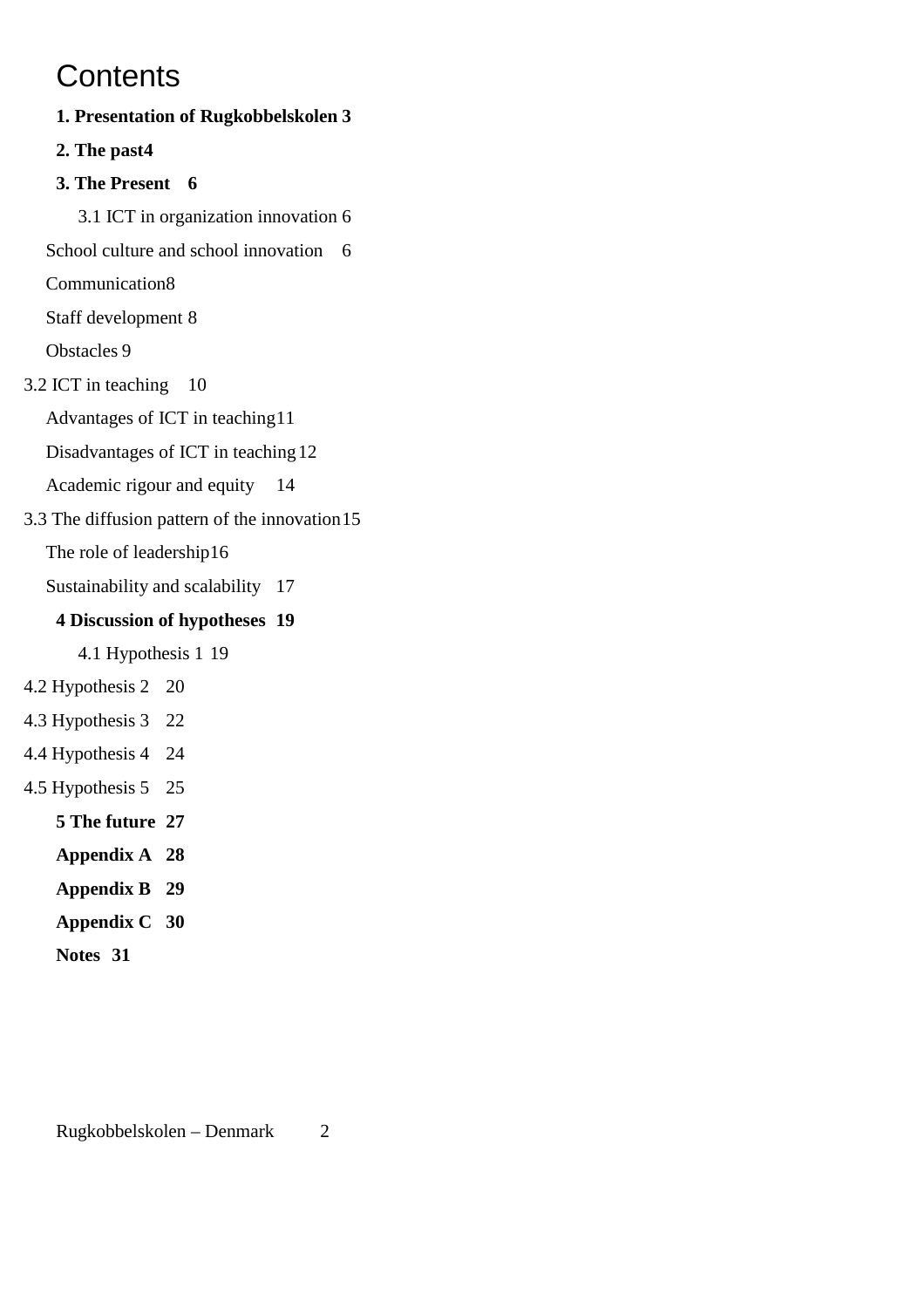## 1. Presentation of Rugkobbelskolen

Rugkobbelskolen is one out of five municipal primary and lower secondary schools situated in a provincial town. The school has about 450 students in two tracks from kindergarten class to grade 10 with an almost even gender distribution. Above principal and deputy head the staff consists of two secretaries, 37 teachers, two kindergarten class teachers and one assistant. The teachers are organized in teams attached to each class, which offers the possibility of planning coherent teaching programmes, while the teaching itself mainly is organized according to a preset week plan with fixed lessons of the various subjects. The school offers two 'project courses' per year with participation of the entire school plus a series of minor 'everyday projects' and interdisciplinary courses planned by the team teachers.

At present Rugkobbelskolen has at its disposal 65 personal computers with world wide web access, 26 without www access and 50 home-based computers. Of the personal computers with www acess 25 are socalled 'thin clients', meaning outdated makes connected with one server, thus being rather slow in operation. Rugkobbelskolen has two computer rooms with 15 personal computers in each and one group room with six 'thin clients'. Four stationary computers and two lap top are used for administrative purposes and the rest are placed in the classrooms. This means that 5,2 students share one ordinary computer, and 6,8 students share one computer with www access.

As a new arrangement a 'mediateque' has been established, forming part of the present Pedagogical Service Centre. The mediateque functions both as a working base with 10 computers available and as a supplier of various electronical equipment to be borrowed. The educational service centre is being developed as a forum offering teachers and students technical assistance and educational inspiration. Above the mediateque also the school library forms part of the centre.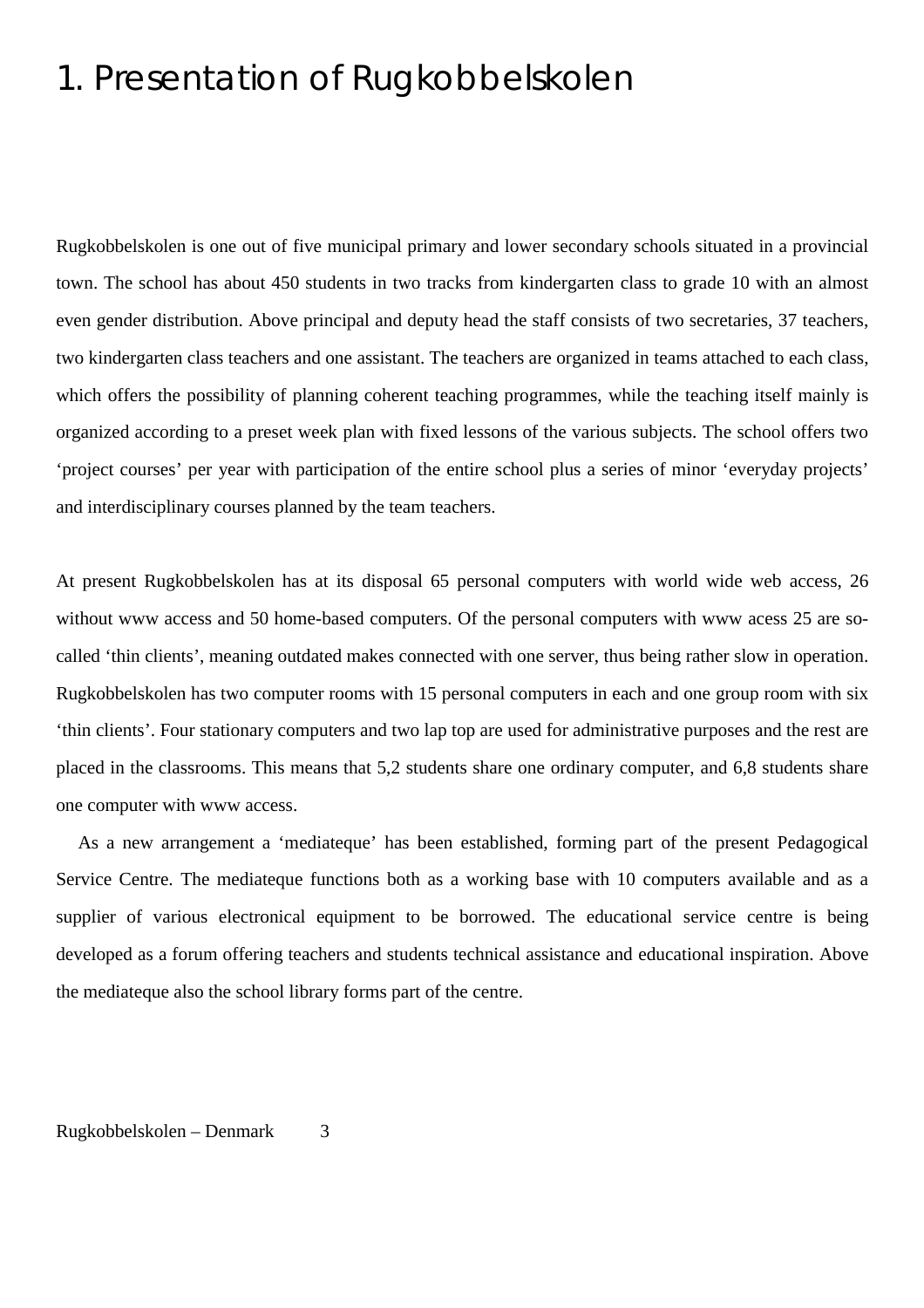## 2. The past

Computer technology was first introduced at Rugkobbelskolen in the early 1980es, when a "Comet" computer was purchased to be used for administrative purposes. However, this computer often proved itself more time-consuming than expedient. From the janitor's office came other – more positive – comments. He applied for, and was granted, a computer. Today he is able to control the school's heating system via his WAP telephone, and thanks to his interest in ICT he has obtained more flexibility in his job functions.

At the beginning of the 1990es the role of ICT at Rugkobbelskolen was still a modest one. A few dedicated persons among the teachers were personally interested in ICT and tried to apply it in their teaching practice, but there was no co-ordinated efforts or integration in the school practice as such. However, electronic data processing (EDB) had been offered the students of the higher grade levels as one of several non-compulsory subjects.

The increasing focus on ICT in society and school implied that in 1996 the issue was placed on the agenda of the Pedagogical Council. The local school authorities had decided that before the end of 1998 the school would have to establish a local network and be linked with the Sector Web. Following a long process with internal dialogue and negotiations the school staff agreed in 1997 to make ICT a field of effort, and the school applied to the Ministry of Education for authorization to participate in the 'Poseidon Project', established in co-operation with a consulting firm, which was in charge of the practical part of the project.

At Rugkobbelskolen the ICT co-ordinator was appointed project leader, and subsequently a steering committee was established consisting of the project leader and the school leadership to which the overall responsibility was assigned, and a supportive group comprising teachers involved in the planning of the programme. In order to ensure the backing-up and involvement of the school leadership the 'Poseidon Project' comprised the obligation of the principal to be a member of both the steering committee and the supportive group.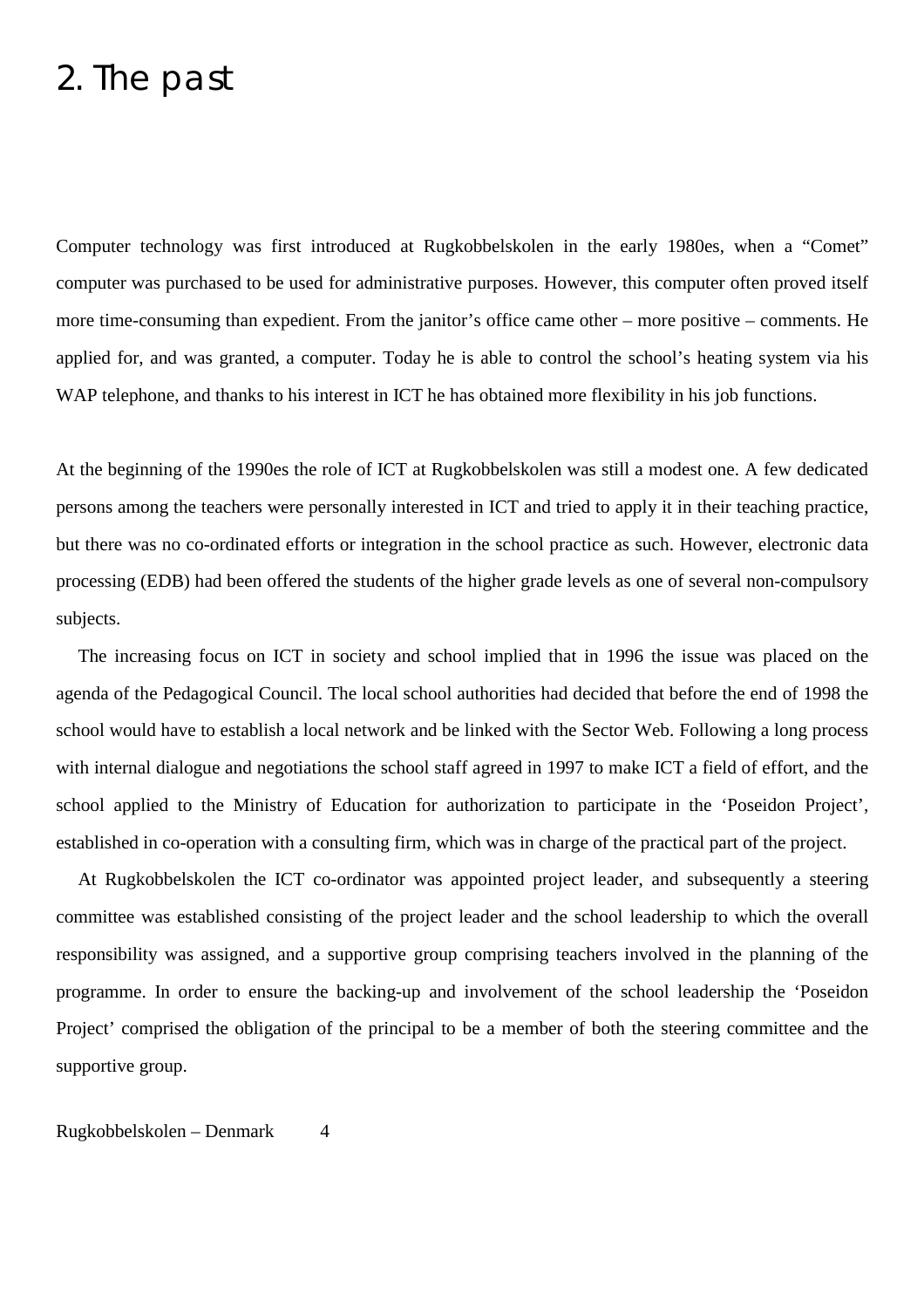The project consisted of three phases:

ΧDuring the Status Phase a status report on the school's actual frames and conditions for an integratation of ICT was prepared.

ΧDuring the Vision Phase the entire school – including the students – was involved in phrasing visions and set up objectives for the implementation of ICT.

Χ During the Action Phase the objectives were operationalized and incorporated in a concrete plan of action.<sup>i</sup> (Appendix C)

As far as Rugkobbelskolen is concerned The Poseidon Project concretely resulted in the preparation of an ICT school curriculum. The plan describes, what ICT activities the students of each grade level must go through in order to obtain the recommended skills. Above being a systematized plan to guide the teachers in the planning of their teaching it has also served the purpose of ensuring that the students' ICT skills were not only determined by what teachers they might have, as it was the responsibility of the team teachers to coordinate the integration/teaching of ICT.

In 1999 Rugkobbelskolen was selected for participation in the 'IT-springet' (the leap into ICT), which meant, among other things, that the entire school staff was granted home-based computer facilities for educational purposes and was in turn obliged to entering ICT in-service training consisting of a series of courses, training for a Computer Driving License or a Pedagogical ICT Driving License.

This innovation set into motion a series of initiatives which later became important elements of the ICT strategy of Rugkobbelskolen and, at the same time, have had far-reaching consequences for other fields of the school.

## 3. The Present

 $\overline{a}$ 

In this part of the project it was the task of the steering committee and the supportive group to establish a balance between visions and reality. Today the phase model which was a central instrument of development in the process is profitably used by the staff in other fields of effort.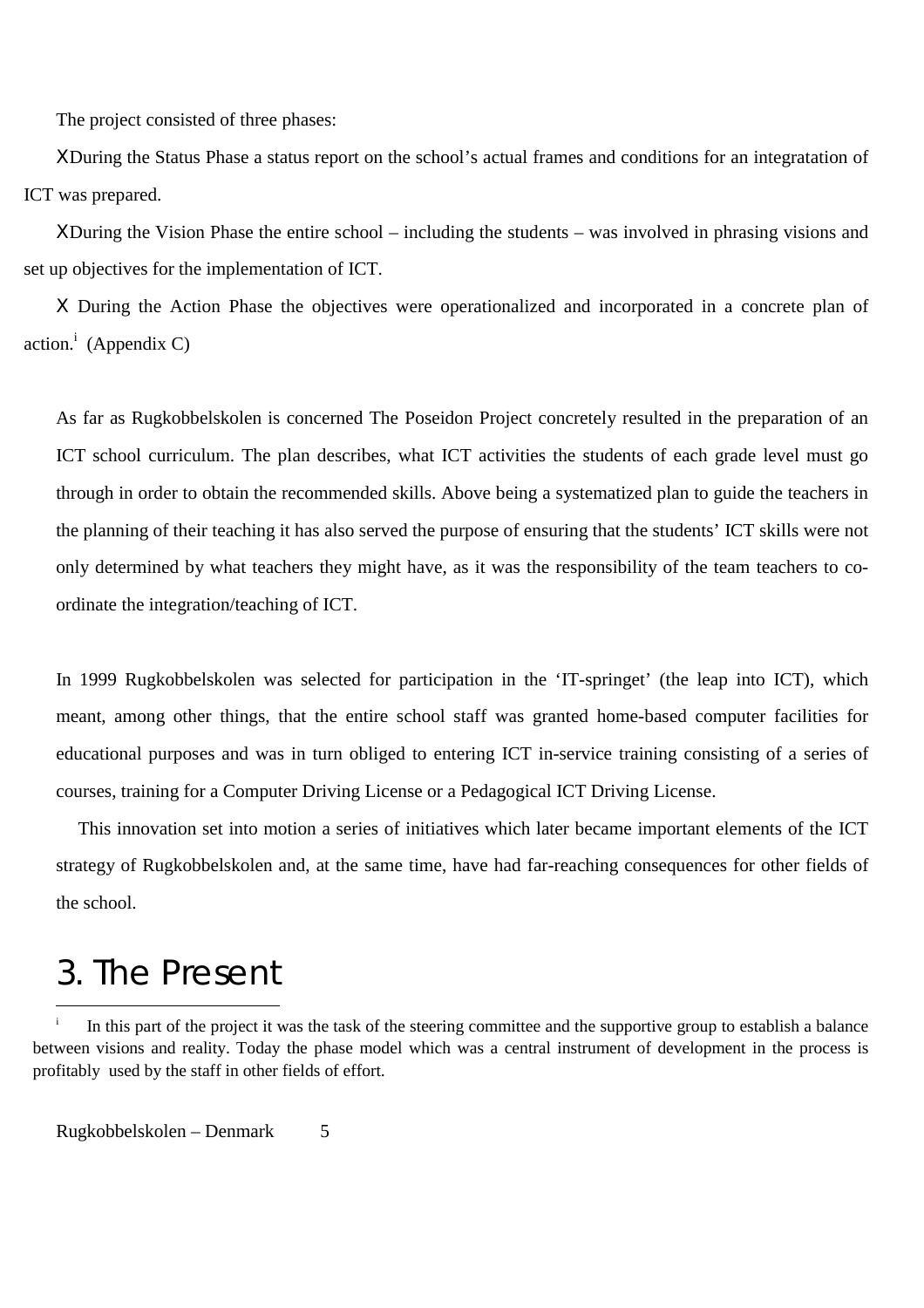### 3.1 ICT in organization innovation

As pointed out by several of the persons interviewed a special feature of the innovative development Rugkobbelskolen has gone through is that the school has proceeded from 'an institutional culture into an organizational culture'. Described with the words of the school principal this means moving from an unconscious, unwritten level into one of visibly discussing and conveying to writing, including a conscious attitude to the school's basis of values. Where an institutional culture is ruled by regulatives, an organizational culture is in motion as an entity. In the school's organizational culture also lies – according to the principal – that the school has become self-learning. "... *it is an organization that consciously reflects on its own behaviour. It is reflecting together on the things we do, and finding out what way to go.*" (Principal).

#### School culture and school innovation

According to several staff members the process of implementation has led to a more level organizational structure: "*We are developing from an organization of a very regulated and hierarchic structure into one consisting of teams which to a high degree are self-adjusting – within certain common frames, of course, this is very important. But also teams reflecting on what we are really doing, discussing it between us and setting up new goals*." (ICT co-ordinator). This development is considered generally positive, although not quite free of costs, as it implies more frequent meetings, and the teachers must find the time for this collective reflection and discussion, which may prove stressing in an already busy school life.

Moving from institutional to organizational culture the implementation of ICT has had an important function. The process, starting with the Poseidon Project brought about a new awareness, which means that today discussions on objectives and means lie implicit in the co-operation of the individual teacher teams. "*... the school has not (had) a tradition for getting together and talk objectives and action plans and that sort of thing ... And at any rate this is what I see as something people are interested in ... really talking*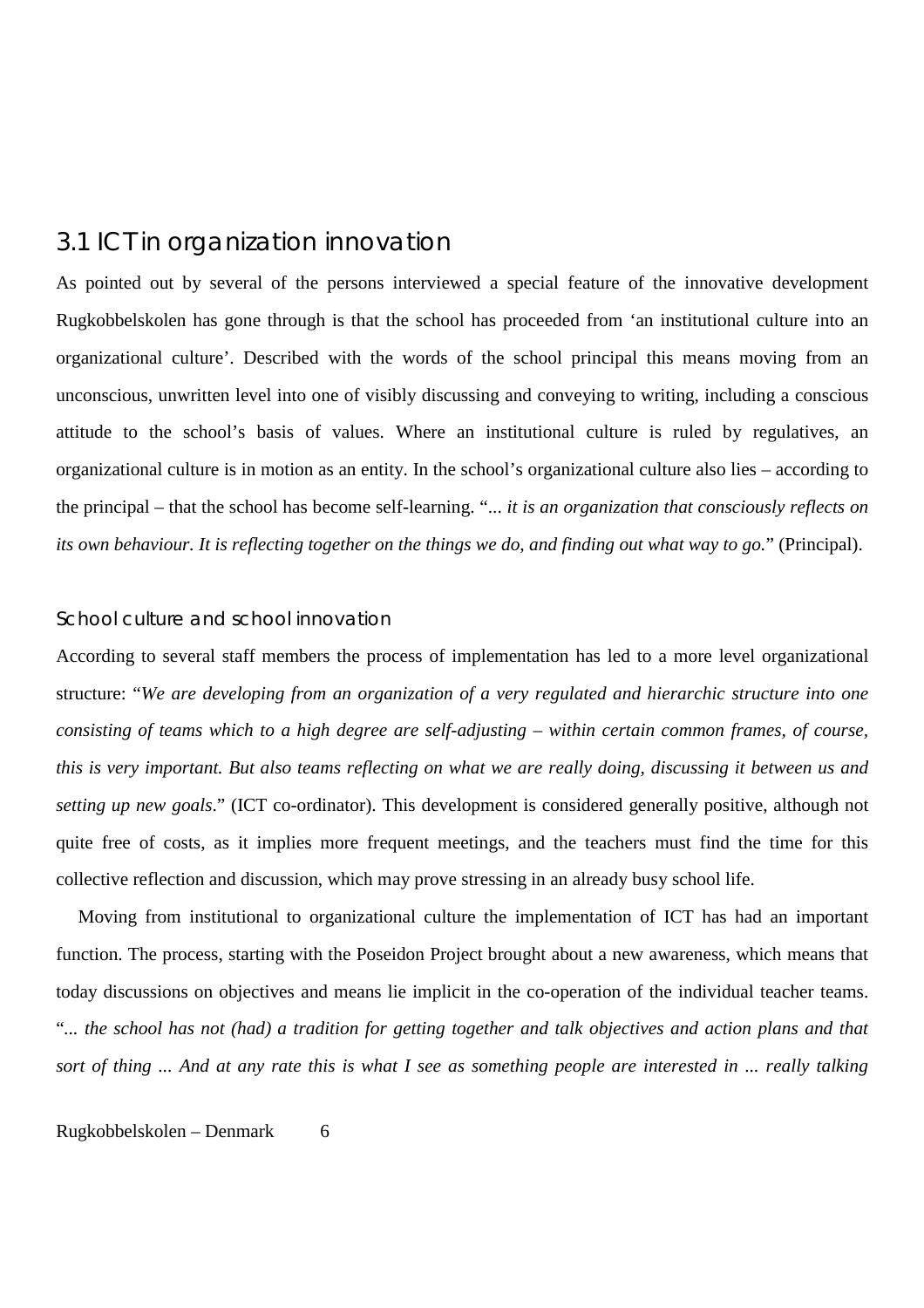*about what we want with this.*" (Teacher).

About the role of ICT in the school's process of innovation the principal says: "*ICT promotes the possibility of thinking differently, acting differently, teaching differently, thus giving the children a different ballast. So, it is nothing but a piece of hardware, which we can use properly as a catalyst.*" (Principal).

The demand that everybody had to participate in the 'Poseidon Project' offered a common frame of reference and according to several teachers it resulted, at the same time, in a higher degree of openness among the teachers. Where earlier the teachers closed the door of the classroom and considered teaching a personal matter, today there is an extensive exchange of experiences and a reciprocal inspiration. The school innovation is described as a transition from an 'I-culture' into a 'we-culture', where everybody is acknowledging a responsibility for the quality of the teaching.

If the focus is set upon whether ICT can make the organization's work processes more effective a somewhat confused picture appears. As regards administration, experience tells that to some extent ICT may contribute to rationalizing the work processes in a way that offers time and energy for new actions. For instance, the secretary finds that ICT has offered wider possibilities of meeting with the surrounding world's demands for quality and service. Subsequently, however, she considers it a problem that in the everyday life in school there is rarely time left to make oneself acquainted with new software ect. and keep track of innovations in the field.

Several teachers find that the most important aspect of the process has been the personal development, that took place along with the school innovation. For instance, some of the teachers felt unsure with ICT, but using their home-based personal computers made them more familiar with the media and, at the same time, gave them more self confidence through the experiences of success the learning process implied. Although ICT can facilitate certain work processes no teachers find, however, that it is capable of rationalizing the teaching, on the contrary, it demands more time for planning and for instructing the students.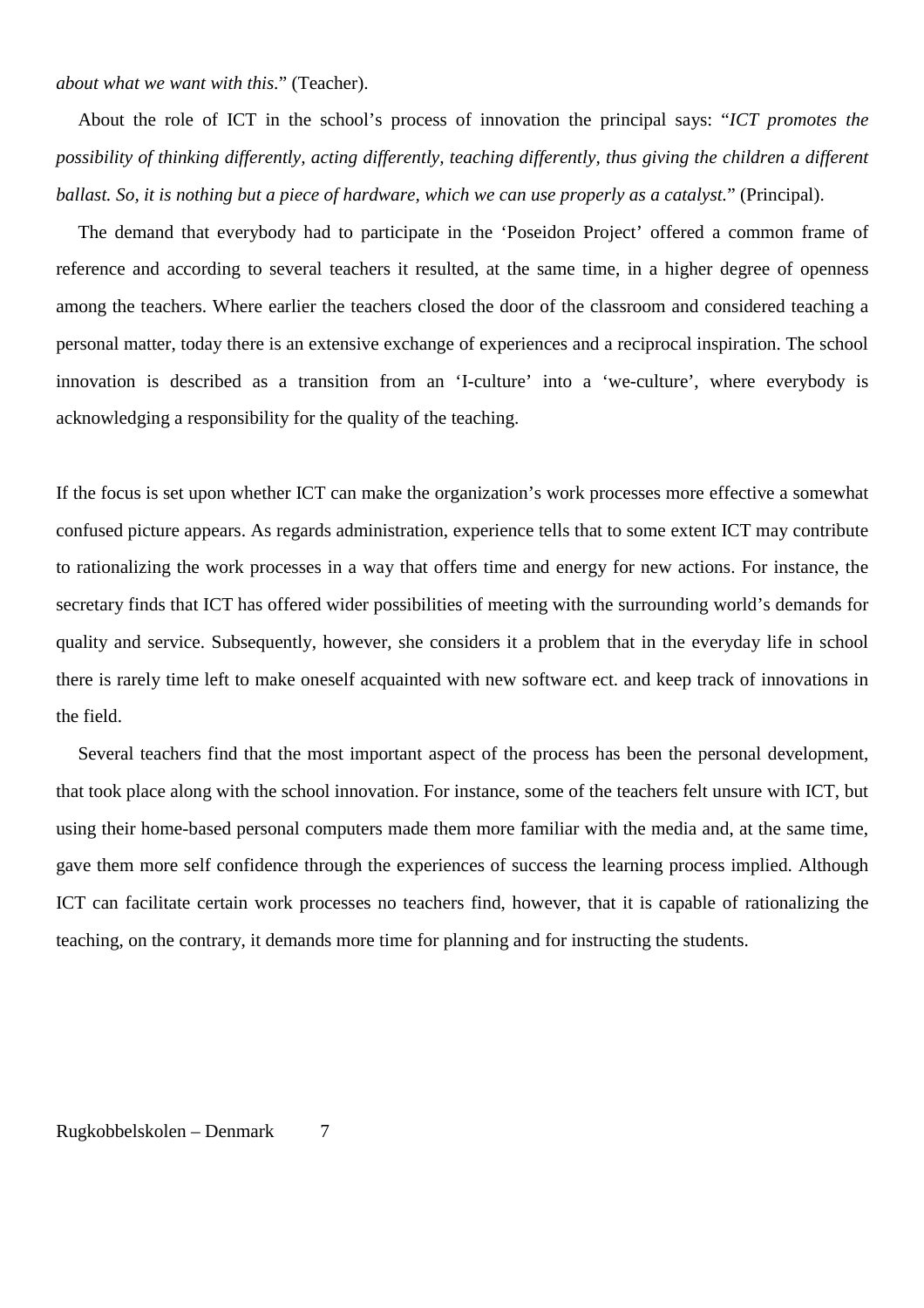### Communication

As a means of information and communication ICT today has become a central function in the organization: "*Distribution of information and inter-communication has been very much facilitated – and the use of e-mail and exchange of documents now form a matter-of-fact part of the co-operation within at teacher team and of the leadership's co-operation with the teachers.*" (Evaluation of the 'Poseidon Project').

Thus, ICT has created a quick and easy access to extended communication between the teachers. Particularly, the school's intranet has opened for the exchange of experiences. This takes place, for instance, in the teachers' closed web conference, where various issues are discussed. Above that a browser has been installed giving access to general documents containing information on various projects. Apart from being an alternative to the school's notice board the intranet serves as a centre for the booking of courses and classroom facilities. In the leadership strategy the intranet is deliberately used so that all current information from the administration is placed here, which means that the teachers have to use the intranet in order to obtain information on school matters, thus, maintaining some of their ICT skills.

#### Staff development

Before the staff of Rugkobbelskolen were involved in the 'Poseidon Project' a few desultory courses were arranged by the ICT co-ordinator. With Poseidon the ICT training of the teachers became organized; everyone attended the course 'School-ICT' comprising 50 lessons, and above that individual training days were held, where each teacher was granted 10 lessons with an ICT co-ordinator. 'School-ICT' which was based on team-training combined practical instruction with a theoretical-pedagogical superstructure introducing among other things The Learning Organization. Furthermore, the courses were designed to conclude in the acquisition of a Computer Driving License. Moreover, the teachers have attended various internal and external courses, which, however, took place on their own initiative and were based on personal relevance.

The Pedaogical Service Centre also offers a series of training facilities and study groups for the individual teacher to attend, for instance picture editing. The courses are arranged according to requirement and are often coupled with the 'resource-teacher' arrangement, where a teacher may 'order' and use the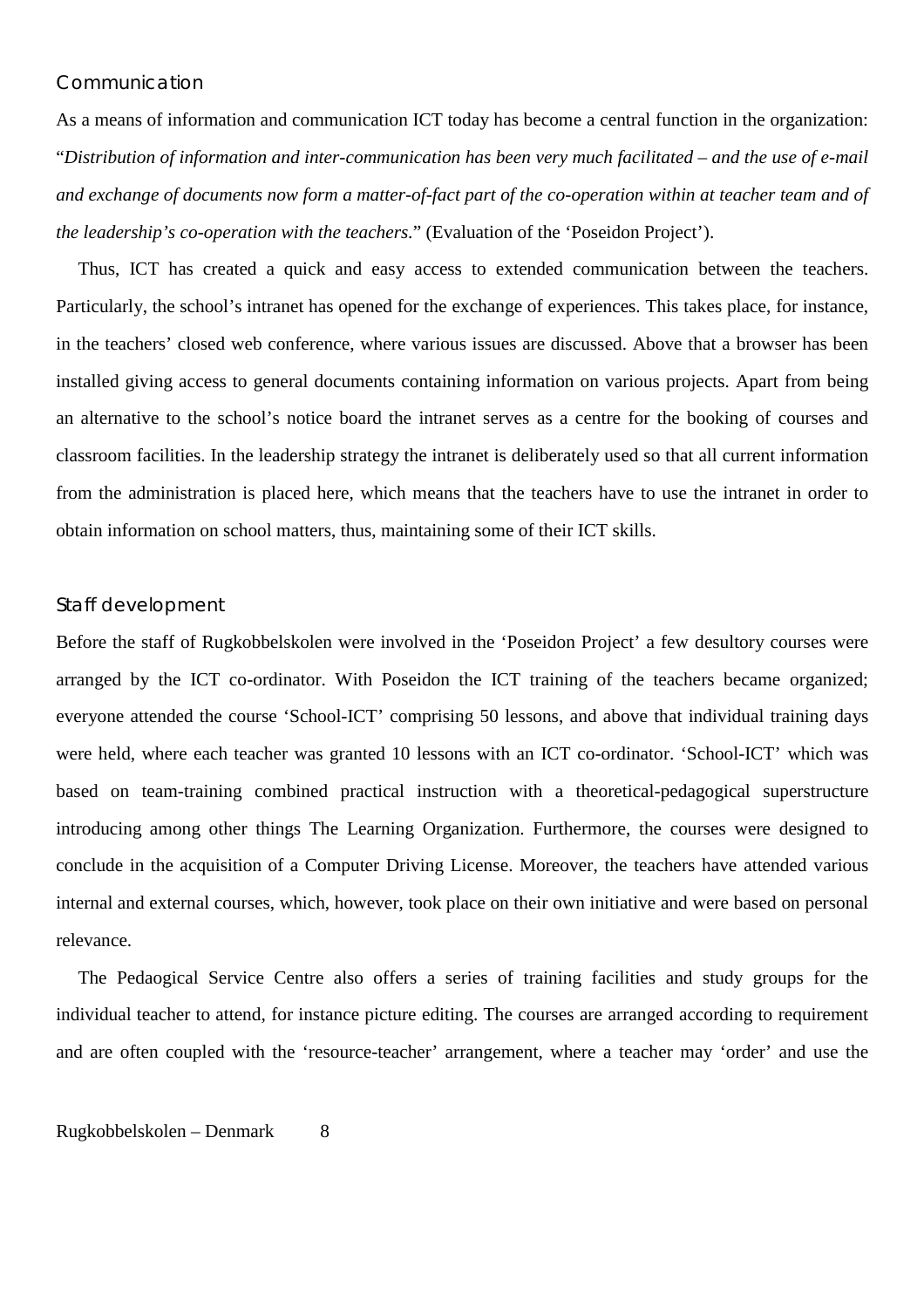competence of the ICT co-ordinator, for instance in the planning and implementation of an ICT project or the construction of a homepage. This arrangement leads to confidence among the teachers, enabling them to find guidance in more complicated technical processes, and at the same time the arrangement works as an in-service training which gradually increases their ICT competence.

Rugkobbelskolen has introduced as a non-formalized training activity a teacher-to-teacher arrangement implying that the teachers between themselves arrange internal courses, typically whenever they have acquired new ICT skills. According to all the interviewed persons this arrangement is a great success attracting many teachers – even those who initially were reluctant towards ICT are communicating their experiences and skills.

#### **Obstacles**

According to the interviews the differences in interests initially appearing among the staff were, primarily, related to the staff members' attitudes to whether ICT was or ought to become the school's most important field of effort. Several teachers found that the implementation of IKT formed a natural part of a major innovation in society. Others, however, were more critical, finding that the implementation would take place at the cost of other fields of equal importance to the students' personal development, for instance the practical and creative subjects.<sup>ii</sup>

At the voting for or against participation in the 'Poseidon Project' a majority voted for and 6-8 blank. The voting meant that all teachers were to participate in the implementation of ICT. Two teachers chose to give notice on the grounds that they did not want to use the time necessary for learning how to master the technique.

As regards structural obstacles, the leadership found that sometimes the school culture in itself would check the innovation. In some respects the underlying values and self-interpretation expressed itself as a "we-use-to..." tendency – certain ways of doing things – which first had to be overcome.

 $\mathbf{ii}$ Among other things Rugkobbelskolen has had a long tradition for theatre and music; however, this field has been whittled down.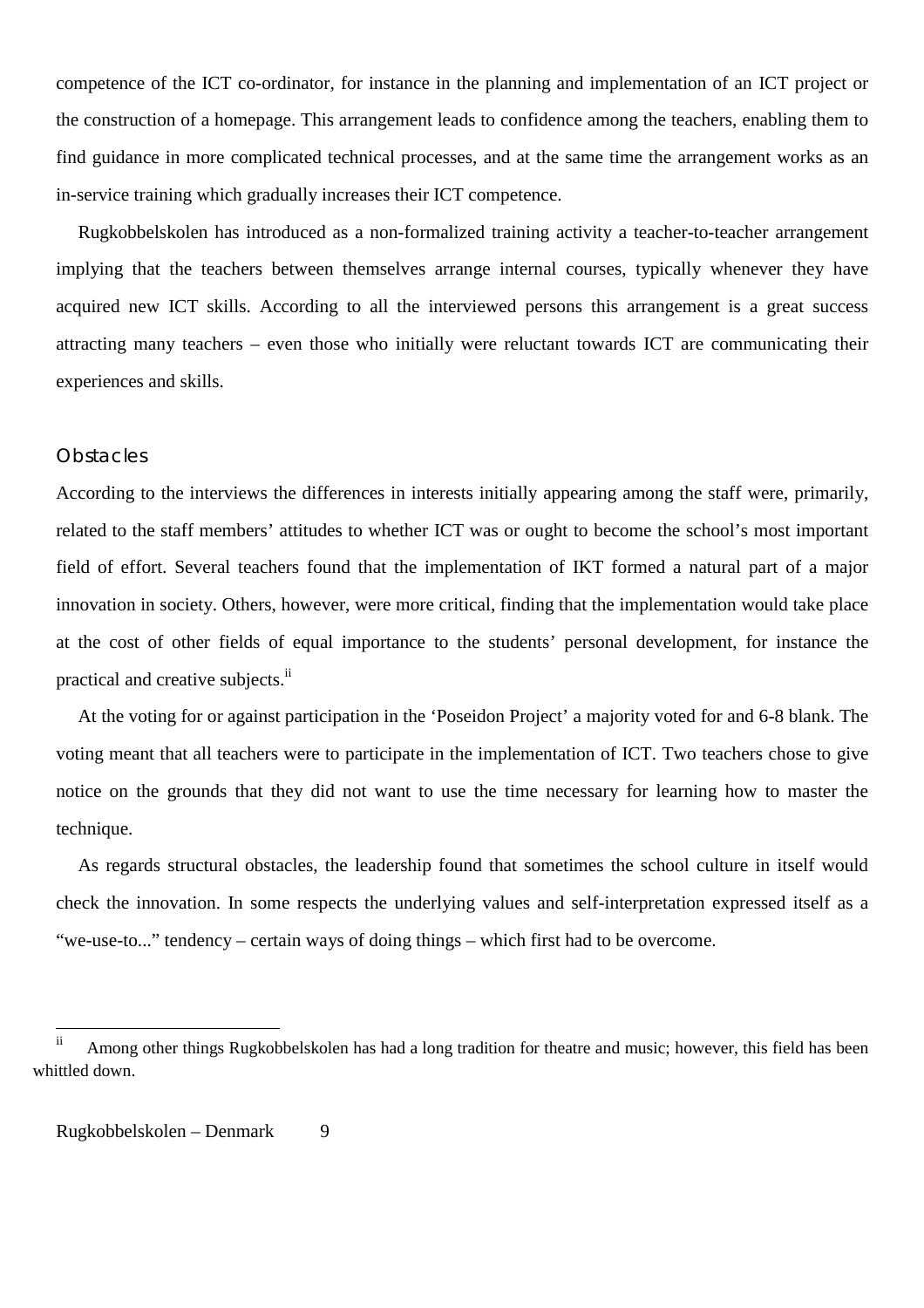### 3.2 ICT in teaching

According to the basic values of Rugkobbelskolen the school's principal task is to support the students' aspirations to becoming 'viable' persons, which also comprises that they should learn how to master the cultural techniques considered necessary to get on in society. Traditionally, the cultural techniques have been defined as reading, writing and mathematics, but the diffusion of ICT in society has implied that nowadays also ICT skills are considered belonging to the group of essential cultural techniques. In this way the acquisition of ICT skills should contribute to offering the students more varied possibilities of acting in their future life.

The school's general objectives for ICT are that the students should become familiar with the www; they should be capable of critically screening and assessing the information available on the world wide web, and they should learn how to master the most widely used software (word-processing, spreadsheets, e-mail etc.).<sup>iii</sup> The same objectives are valid for the teachers, but above that the latter should become able to incorporate ICT in their educational practice and to form part of the teacher-to-teacher arrangement. Above that ICT should be used to strengthen the contact with the surrounding society, especially the students' parents.<sup>iv</sup>

In extension of these objectives has been established a set of ethical guidelines to be followed by the students. However, the rule-of-thumb is that one should not do anything 'one's grandmother was not allowed to see'. In case of abuse the students are deprived of their access to the computers, which, according to the students themselves, has appeared an effective sanction. The teacher attitude is that in order to promote responsibility it is necessary to work with the student's norms, and that the teacher should appear as a trustworthy model rather than issuing bans, since most often prohibitions will, unintendedly, give rise to

iii Objectives and sub-objectives are found in Appendix C: 'Visions and objectives for the ICT innovation'.

<sup>&</sup>lt;sup>iv</sup> The teachers have a more concretized school curriculum describing precisely what skills should be obtained and when. Thus, it is expected that in grade 2 the students will have an initial knowledge of how to use a computer. Before the end of grade 6 the students should master the common instruments, have a certain knowledge of picture editing and homepages. The school curriculum also comprises suggestions for courses and programmes which might be of relevance to the individual teacher.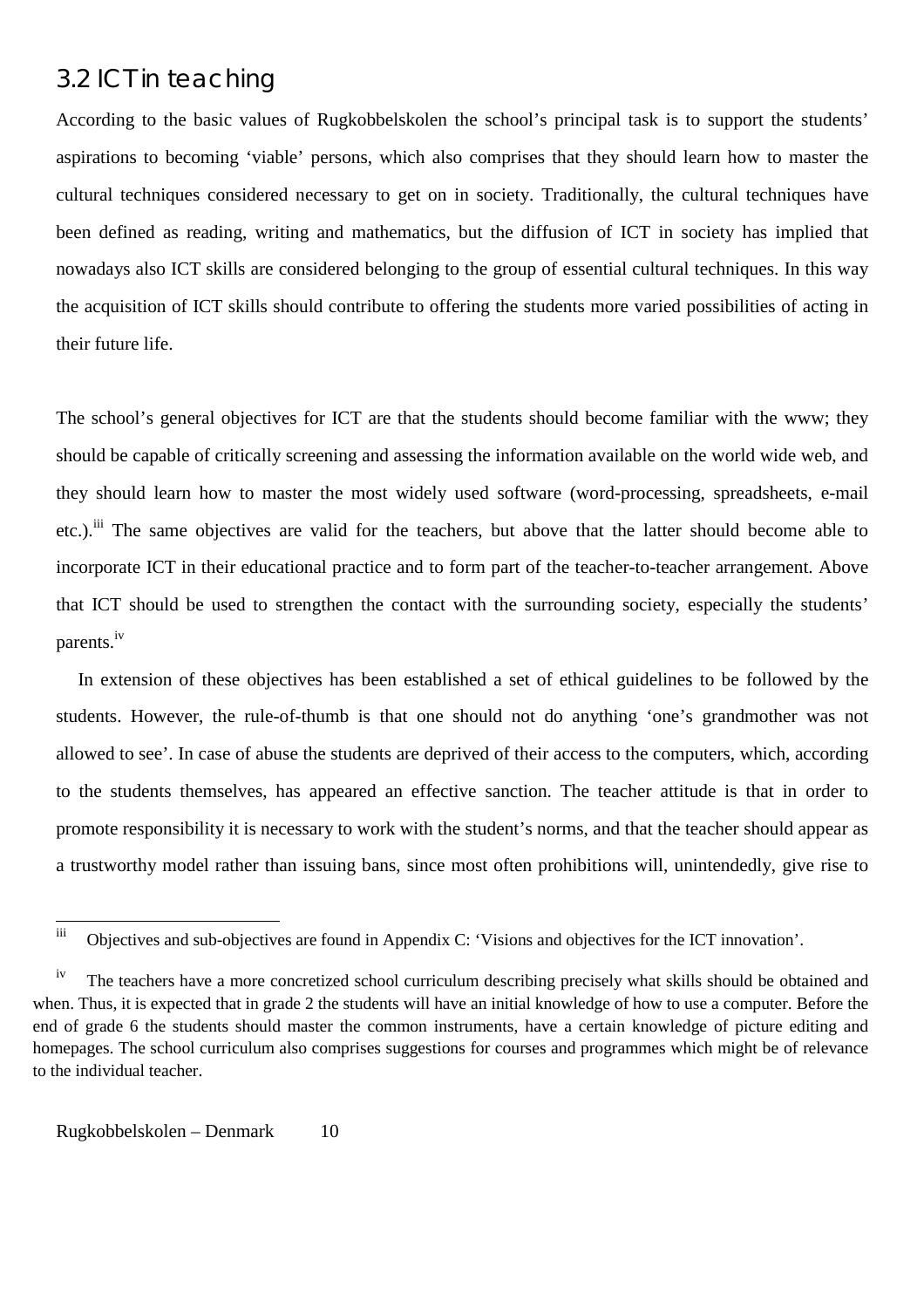increased curiosity. At the same time, the ICT co-ordinator finds that the students are so capable that they will always be able to find short cuts in relation to ICT, which is another reason for refraining from taking up a fight in this field.

The school's use of ICT in its teaching is in harmony with the guidelines set by the Ministry of Education stating that ICT is an instrument to be integrated in all subjects. As mentioned earlier it is up to the individual teacher teams in what ways and to what extent the integration takes place , so, within the general rules of the school and the Ministry of Education a certain freedom of method still exists. The overall impression of practice at Rugkobbelskolen is that all teachers are integrating ICT in at least one of the subjects they teach, to an extent they find appropriate in relation to the contents of the teaching. Thus, the absolutely precise extent cannot be identified. As many of the teachers explained, a class might spend months without instruction that specifically comprises ICT. On the other hand there would be a long period, where the relevance of ICT was obvious and, consequently, was applied in many lessons.

#### Advantages of ICT in teaching

The teachers' attitudes to the integration of ICT in teaching has changed radically during the innovative process. Initially a certain reluctance towards ICT was ruling as it was considered an unknown and uncontrollable factor. Today the attitudes to the media are far more positive. Many are aware of the fact that in certain respects ICT may be a great advantage in teaching, while in other fields the application of technology will not be very expedient.

ICT has contributed to granting the teachers more possiblities as regards the contents of teaching: "*There are new possibilities of action. Now the students no longer need to write an essay on how they spent their holidays. In fact they can construct a homepage, where they can communicate directly with others – typically the parents*." (ICT co-ordinator). Moreover, the integration of ICT may also add several dimensions to a subject: "*... simply by working differently ... interdisciplinary, and focussing – not necessarily on subject matters but on seeking information and on being able to read a text in many different* ways." (ICT co-ordinator).

Furthermore, the ICT-coordinator finds that ICT demands a way of working that becomes part of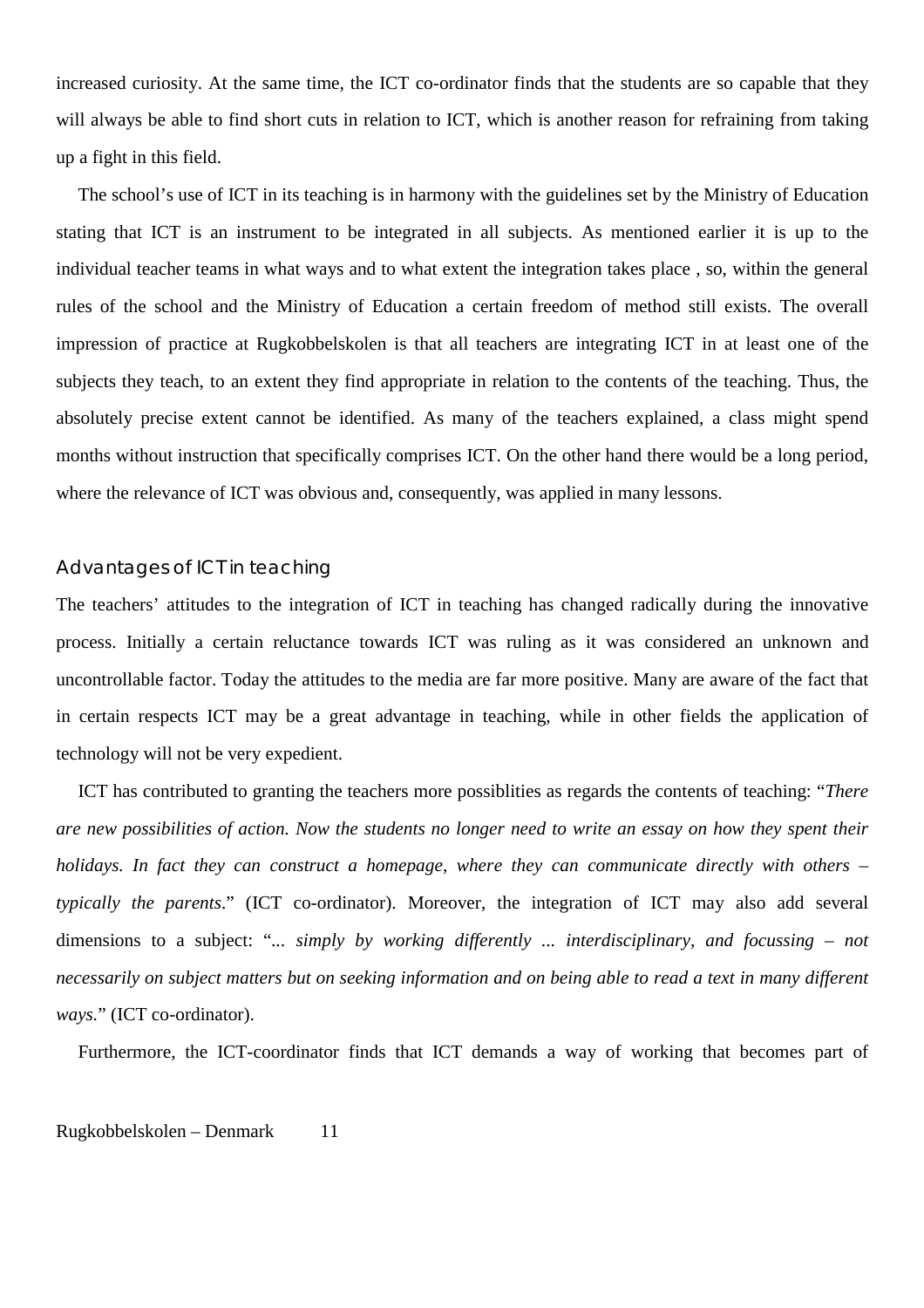conveying to the students a greater responsibility for their own level of academic standards. Being unable to guide to the same extent the process the students follow when sitting by themselves at the computer the teacher must reflect more on this aspect in his or her planning of the teaching. "*It is incredibly important that when you start incorporating ICT, you should, in fact, have some learning processes, where the responsibility is delegated to the individual student.*" (ICT co-ordinator). Thus, relating to motivating the students ICT is also of great importance to the teachers. Many teachers describe how it is easier to promote involvement and concentration with the students by integrating ICT in their teaching. Among other things it is a great deal easier to achieve an esthetically more satisfactory product, which to many students is motivating in itself.

Among the students ICT knowledge and competence is assessed as a positive quality, and a teacher told, how one student in many respects placed a little outside the social circle improved his social status among his peers through his extensive knowledge of ICT. The teacher deliberately used this by appointing the student 'assistant teacher', when the class was working with ICT.

#### Disadvantages of ICT in teaching

Many teachers emphasized that ICT is only an instrument, and that one should be careful not to glorify the technological development. In a school the most important still is the social dimension and the encounter of people.

Furthermore, a few examples indicate that the demand for integration of ICT into all subjects can be very stressing for a teacher. The attitude is that in some subjects it does not seem obvious that ICT should be included and that it demands much too much time compared with the benefit. One teacher explains that she has made a personal decision not to choose ICT in a subject where she does not find it relevant, knowing perfectly well that this is not in accordance with the school's objectives.

Outdated computers and technical problems are facts that may impede the teaching. One teacher explains, how her class had used many hours at the computers to produce a 'speaking book', when the system broke down and all their efforts were wasted. Many of the technical problems cannot be solved by the teachers, and it takes much time to require assistance or find out, all of a sudden, what the students should do instead.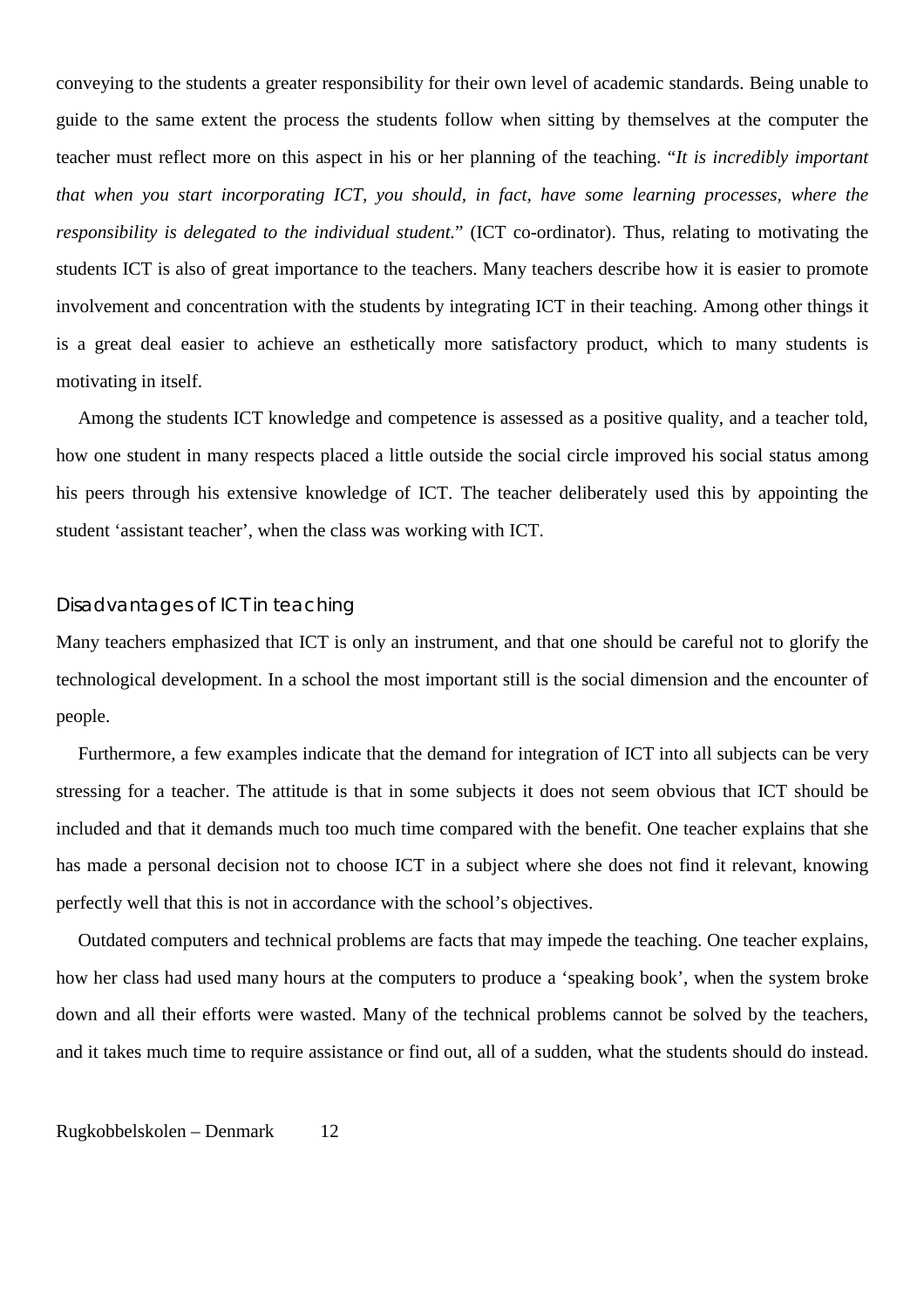Also the outdated computers is a major source of frustration among the students who quickly lose their patience, which also contributes to making it difficult to get along with the teaching.

The technological development in society is also frequently considered a problem seen in relation to inservice training. The development runs fast, and knowledge is rapidly outdated. Therefore, it demands a lot to keep up to date. One teacher commented that ICT is "*a field developing so rapidly that by definition we are four to five years behind*."

Many teachers stress the fact that it is important to remain critical towards ICT and as far as the students are concerned to work up a critical sense toward the media. The tendency is that the students ascribe a high degree of trustworthiness to the world wide web as a source of information, for which reason to a large extent the teachers consider it their responsibility to teach the students to discern among the material available. Moreover, it may prove far more time consuming to seek information on the world wide web than looking up things in a book, but often the students will choose the web as their primary source of information.

 Furthermore, several teachers point to the fact that ICT may prove a time consuming factor both in the teachers' own acquisition of the necessary ICT skills and in their teaching practice. How ICT is used in a stressed everyday life is sometimes a question of priorities, as there are many other essential tasks which also need attention. Also time is an important factor in relation to the school's two computer rooms, which have to be booked a long time in advance, as they are in great demand. Therefore, it is often a problem to plan a coherent educational course, and it is difficult to spontaneously include ICT in the teaching, if an obvious opportunity suddenly occurs.

One of the disadvantages of ICT pointed out by everybody is that large sums of money have to be spent on maintenance and renewal of equipment. Often the equipment does not work and moreover it is rapidly outdated, which means that large annual financial provisions are necessary to maintain an up-to-date level.

The ICT co-ordinator, acting today as both educational consultant and technical assistant, finds that larger resources should be set aside for technical support. As it is, much time is taken from guidance and spent on maintenance because the same person has to take care of both functions. Technical difficulties are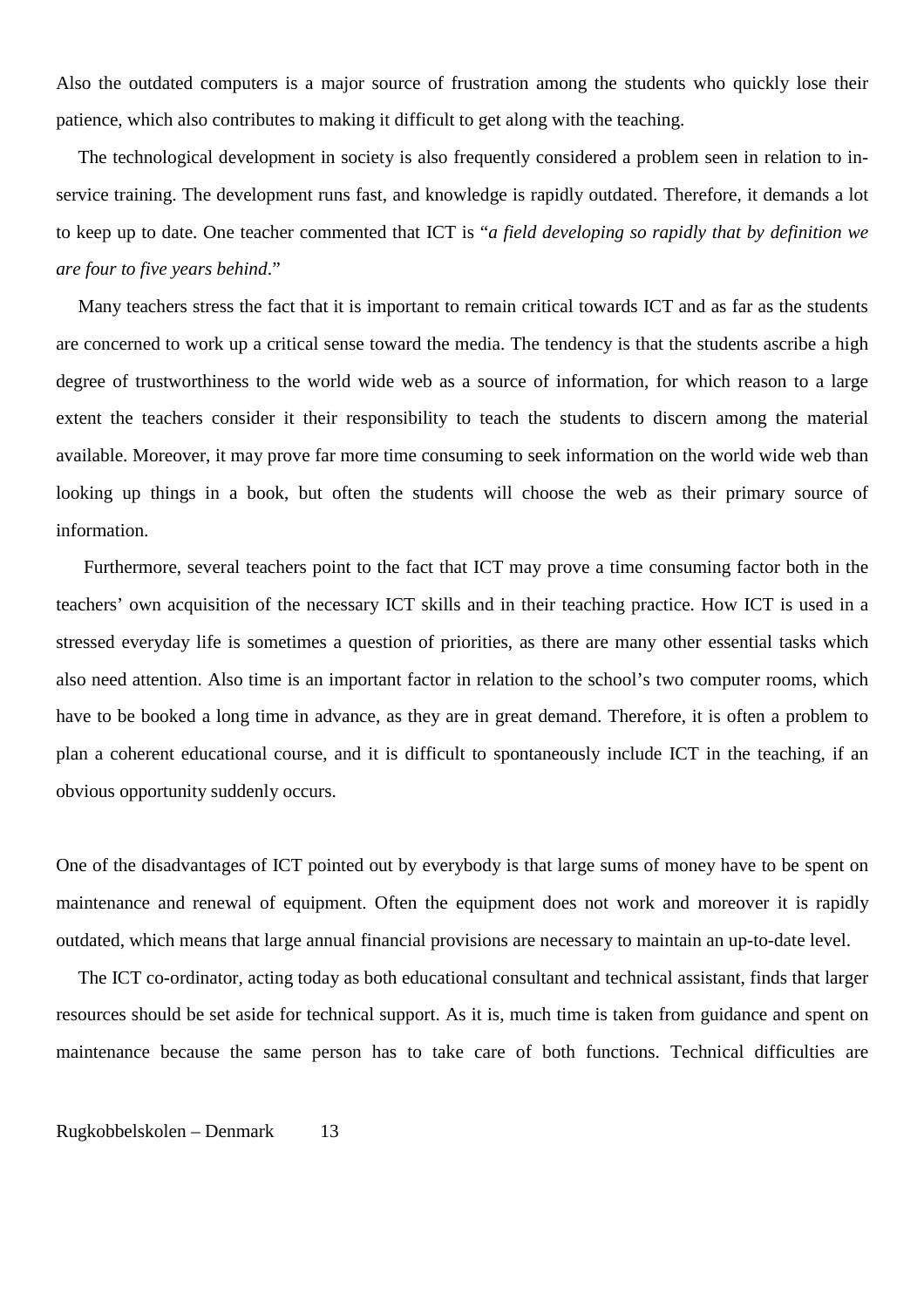considered one of the greatest obstacles in the teaching, one that gives rise to the largest frustration among students and teachers.

### Academic rigour and equity

Whether ICT will contribute to improving the students' academic level (generally or individually) is assessed differently among the teachers of the school. Thus, the assessment depends on the individual teacher's view upon learning and on his or her specific application of ICT in the subjects. However, it is generally pointed out that technology does not lead, directly or in itself, to improved academic standards. On the other hand, the application of ICT may contribute to increasing the students' motivation, thus, indirectly influencing the level of academic standards in a positive way. However, nothing unambiguously indicates that the academic level of the entire school is rising. In some subjects, for instance reading, it is assumed that it may give the subject an extra dimension (layout, criticism of the sources etc.) thus, raising the total level. However, as one teacher expresses it: "*Some you can raise, others you can't*."

Generally, the teachers do not believe that ICT can contribute to levelling differences between competent and less competent students. However, many teachers find that the demand for differentiation of teaching is more easily met, when ICT forms part of the teaching. The students work independently at their own pace, and it is possible to set the level according to the individual student's prerequisites: "*I think they benefit equally from ICT – according to their individual prerequisites, of course. But, fundamentally, I believe it is the activity – the self-activity arising, when you sit at the computer ... the fact that you are in fact responsible for writing or finding something that makes you derive a benefit. They all rise from their starting level.*" (ICT co-ordinator).

There is a faint tendency towards pointing out boys as the more dedicated as far as ICT is concerned, but at the same time it is stated that this difference is approaching cancellation. If any gender difference should be mentioned, it would have to be the different way in which boys and girls use ICT. For instance, many girls seem to be more interested in the communicative aspects of ICT.

One teacher explains how she found ICT particularly applicable on the lower class levels, where writing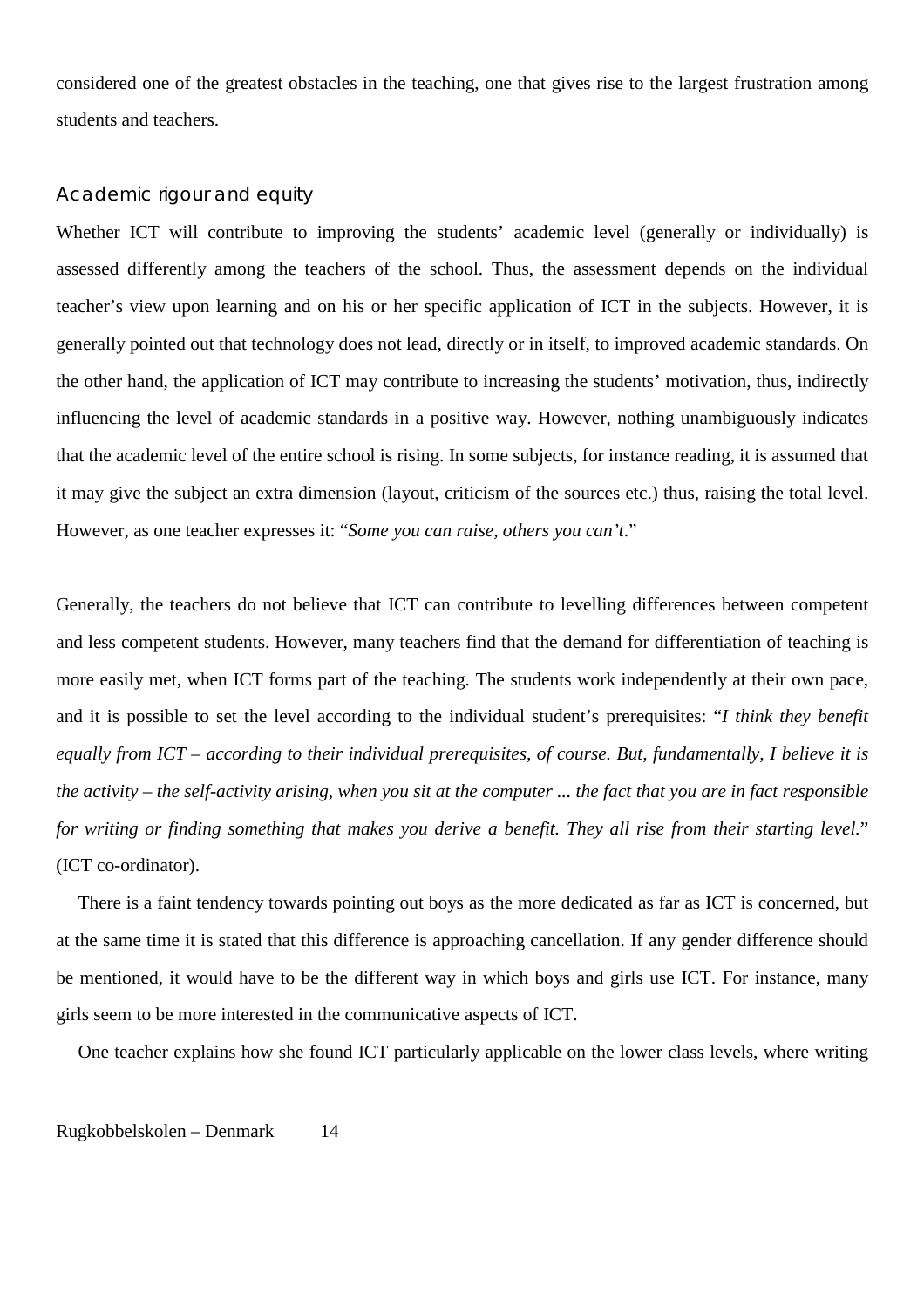skills are not yet well developed, but where the children are very good at 'thinking in pictures' and visualizing. With her firstgraders she has made a 'speaking book', in which sound, picture and text were united, thus arousing enthusiasm and concentration in the students. The Speaking Book now forms part of the school's homepage.

The fact that not all students have access to a computer at home will often contribute to causing problems in the application of ICT. The principal describes the conflict arising when the school as part of its basic values endeavours to establish equal opportunities for all its students, and, at the same time, attempts to integrate ICT in the teaching to form part of the students' everyday life, thus granting students with a computer at home an advantage. Students without a computer at home are dependant on the computers available at school and the school's opening hours. Therefore, it is important to the principal that she and the teachers are aware of the fact that students without computer access at home are not, automatically, left behind. An example of the consequences of these reflections is a teacher who has refrained from the possibility of offering the students to do their homework on the computer, finding that this would have the effect that "*... some students would be sorted out ... who almost feel it as a punishment not to have a computer, so they have to write everything by hand.*".

However, the school has established an ICT-café to meet with these students' needs.

### 3.3 The diffusion pattern of the innovation

One of the facts characterizing the innovation of Rugkobbelskolen is that the school has been in a privileged position through participation in the 'Poseidon Project' and the 'Leap into ICT', which has been the fulcrum of the innovation. Among other things these projects have meant that resources of funds and time were set aside for the innovation of leadership strategies, which has been decisive for the way the implementation of ICT took place.

The point of origin was a wish for innovation in the school before it entered the projects – at that time mainly on the leadership level and, consequently, not as a wish widely spread among the teachers. The leadership took various initiatives to uniting the staff as regards entering actively into an innovative process around the integration of ICT, and after about a year of dialogue, information and negotation it appeared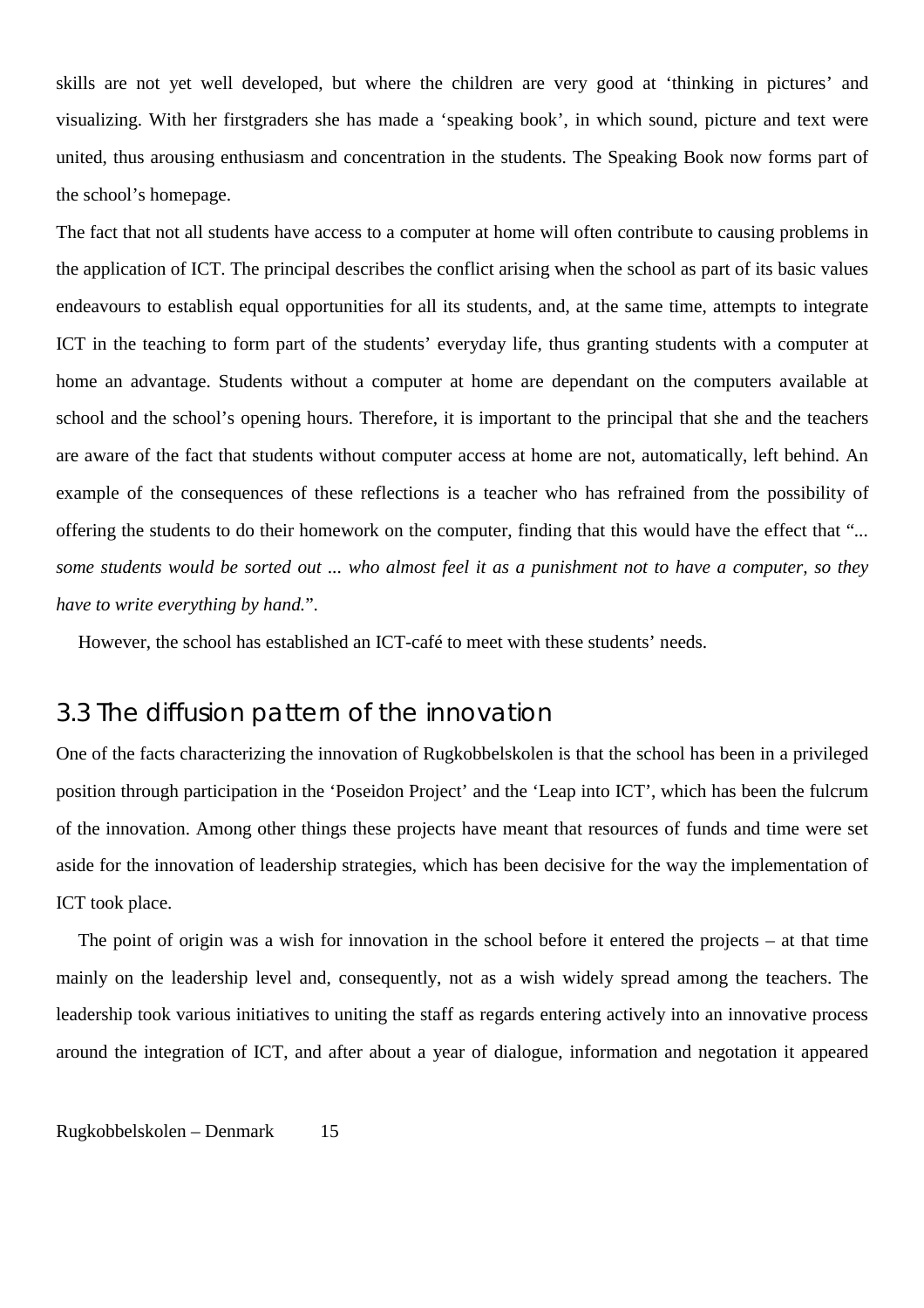through a vote that the major part of the staff now found it appropriate to make ICT a field of effort.

Gradually, the staff members were more involved in the innovation, both through the visionary work on the design of an ICT strategy and through the compulsory Pedagogical ICT Driving License. Several of the persons interviewed emphasize the fact that once they got the home-based computer, the development gained momentum. For instance, one of the teachers who was initially very critical towards the technology tells: "*The moment you get this instrument you have to make yourself acquainted with how it works.*" Today the teachers are contributing to continuing the innovative work through their daily practice, and also the great support to the teacher-to-teacher arrangement can be interpreted as an expression of the teachers having 'taken possession'.

The ICT co-ordinator has had decisive role in the innovation. All the persons interviewed agreed that without the ICT co-ordinator's involvement the process would have looked differently: *"… You must be really devoted, beause nothing comes from just shooting off some interest in general. Someone has to take the lead, to make it happen, and this is what he has done. So, well – without him we had not joined up."* (Teacher). In this case it has proved important to have one central person to whom the teachers could turn for encouragement and guidance. In this way he has played a special role in the implementation and still does as far as maintenance and sustenance are concerned, acting – apart from ICT co-ordinator – also as resource teacher, technician and responsible for the school's intranet and homepage. Furthermore he plans training courses for teachers and act as the school authorities' consultant on ICT. His personal opinion is that the relationship with the teachers rests upon trust, for which reason it is a very important quality in a project leader that he is capable of displaying empathy and taking the teachers seriously during the process.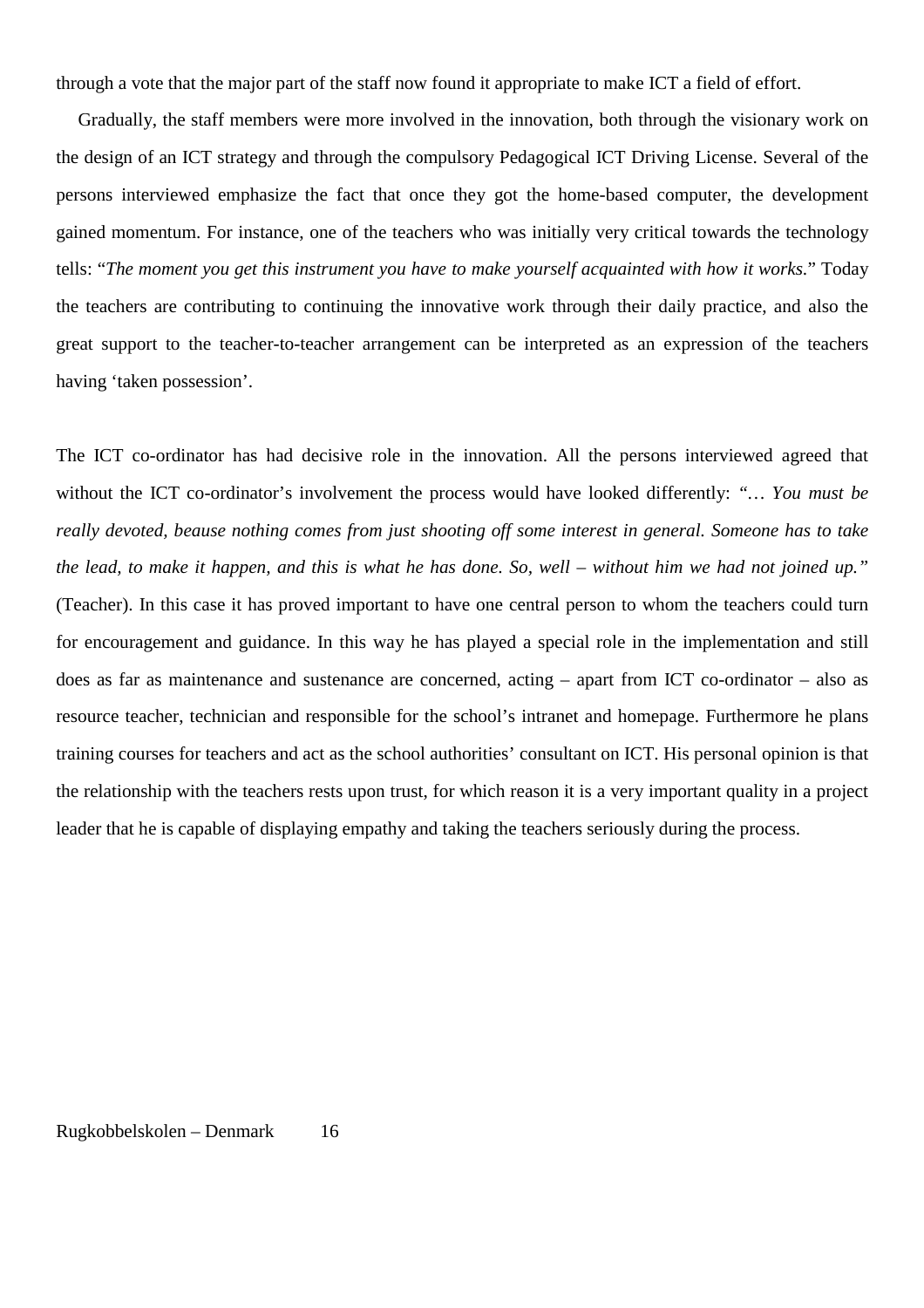### The role of leadership

Even though the implementaton of ICT was launched by the leadership, the ICT co-ordinator acting as prime mover, it seems that today everyone is involved in executing and sustaining the implementation, even those, who, initially, were the most critical, now taking part in and responsibility for the integration. In this connection the leadership emphasizes that a precondition for characterizing the process as a success is that the will and interest towards carrying the projects through were generated from the bottom-up. "... *if it were entirely a top-down process, it would be dead.*" (Principal). The leadership may have an initiating function; however, according to the ICT co-ordinator, if the teachers are not prepared, the project will fall, which has happened earlier at Rugkobbelskolen. Several teachers find that the leadership has backed up on the process to a high extent: "*In fact we may wish whatever we want and close to everything is granted as long as it concerns ICT. And it is incredibly great that this is the way it is.*" (Teacher).

 It has been decisive to Rugkobbelskolen that leadership has developed along with the other staff members. In order to establish a fruitful leadership strategy it was necessary to obtain more insight into the subject related and pedagogical aspects of ICT. At the same time it put a pressure upon the leadership that all staff members had a home-based computer, since this implied that on all levels it was obvious that the new possibilities were to be used for communication and distribution of information.

Co-operation with a consulting firm has proved of decisive importance on the leadership level, as the school profited from trying other methods for school innovation than those traditionally applied. During the process a stringent form of project work was developed which today is used as an organizational instrument in other connections and related to other fields of effort.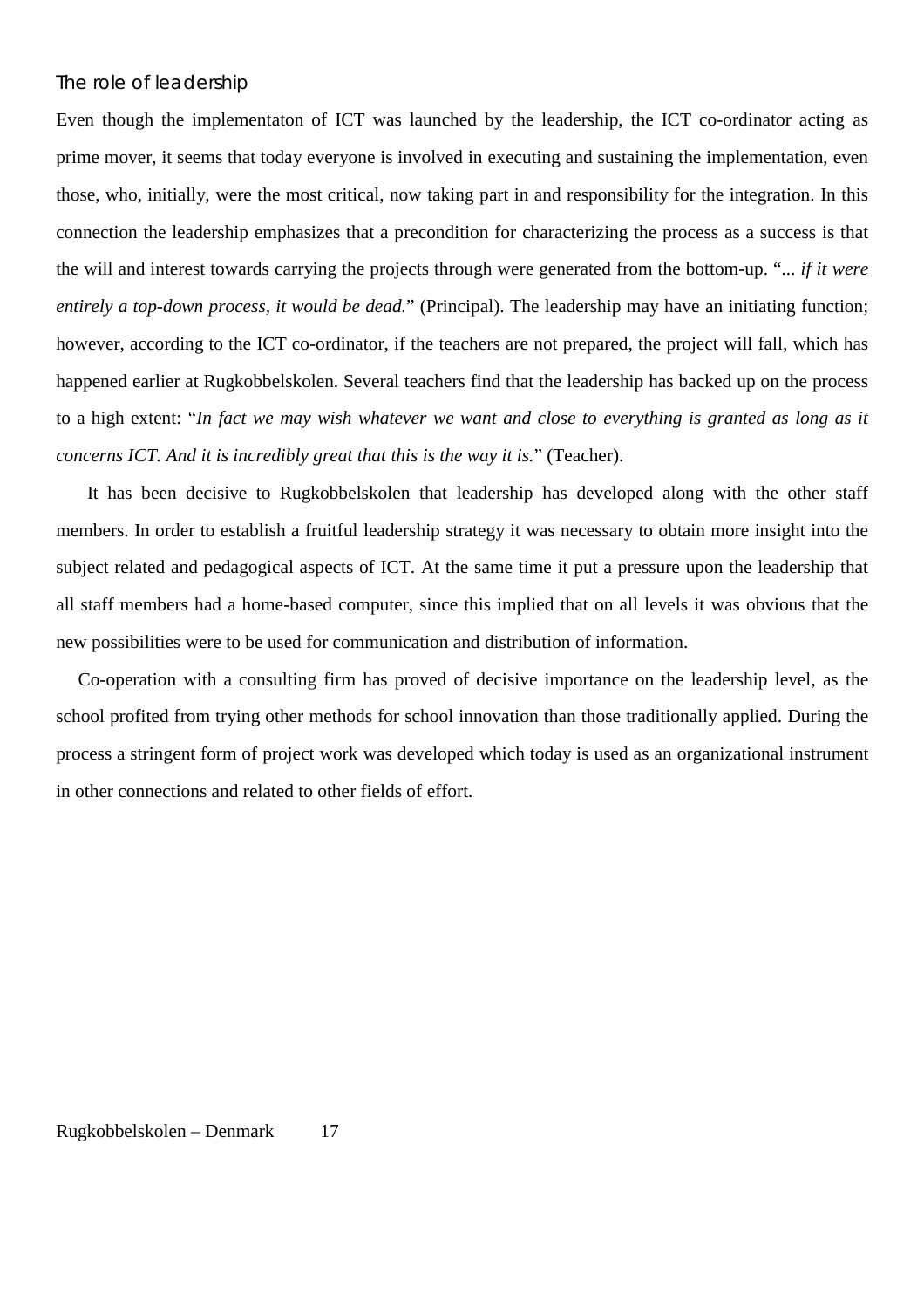### Sustainability and scalability

The ICT co-ordinator of Rugkobbelskolen is also employed as the ICT consultant of the local school authorities, and it is his task to try to 'transfer' the innovation to other municipal schools. Among other things, the job consists of arranging in-service-training, carry through strategy processes and co-ordinate the ICT innovation in the other schools. In this connection he emphasizes that the decisive task of the consultant is to motivate the principal to take the responsibility for the implementation and start a process aiming at producing objectives and plans for action and at establishing a joint ownership for the staff. In this way the ICT co-ordinator is working as a consultant for the other schools on the same strategic basis and using a phase model similar to the one that has proved effective at Rugkobbelskolen.

The financial possibilities granted Rugkobbelskolen via its participation in the projects mentioned above made it possible to realize the objectives far quicker than expected, as time and energy should not be used beforehand on finding sponsors and funds to cover unforeseen expenses. This is also seen as an essential condition but not necessarily as a prerequisite. Thus, the principal as well as the ICT co-ordinator consider it possible to carry through a similar innovation at other schools without the same financial support: ...*we have been enourmously lucky that we also got half a million for hardware.* That was an essential condition for our success. I still believe that we had had the innovation, but not with the same speed." (ICT co-ordinator). Both point out that the most important prerequisite for a successful implementation is that as a point of origin the school sets aside resources for project leadership. In this way is secured that the course is structured and that joint and realistic objectives are developed along with extensions in the hardware field.

Apart from time for project leadership, Rugkobbelskolen set aside 2200 hours for in-service training of the teachers, which equivalates 1,5 full-time employed teachers. However, the ICT co-ordinator of the school has no doubts as to what would be strategically best to do about the training of the teachers: "*... we also tell the principals and politicians that the very cheapest solution, if you want to establish good in-servicetraining, would be granting each teacher 10.000 D.kr., so that they can have a home-based computer. That would be the very best thing to do.*" (ICT co-ordinator).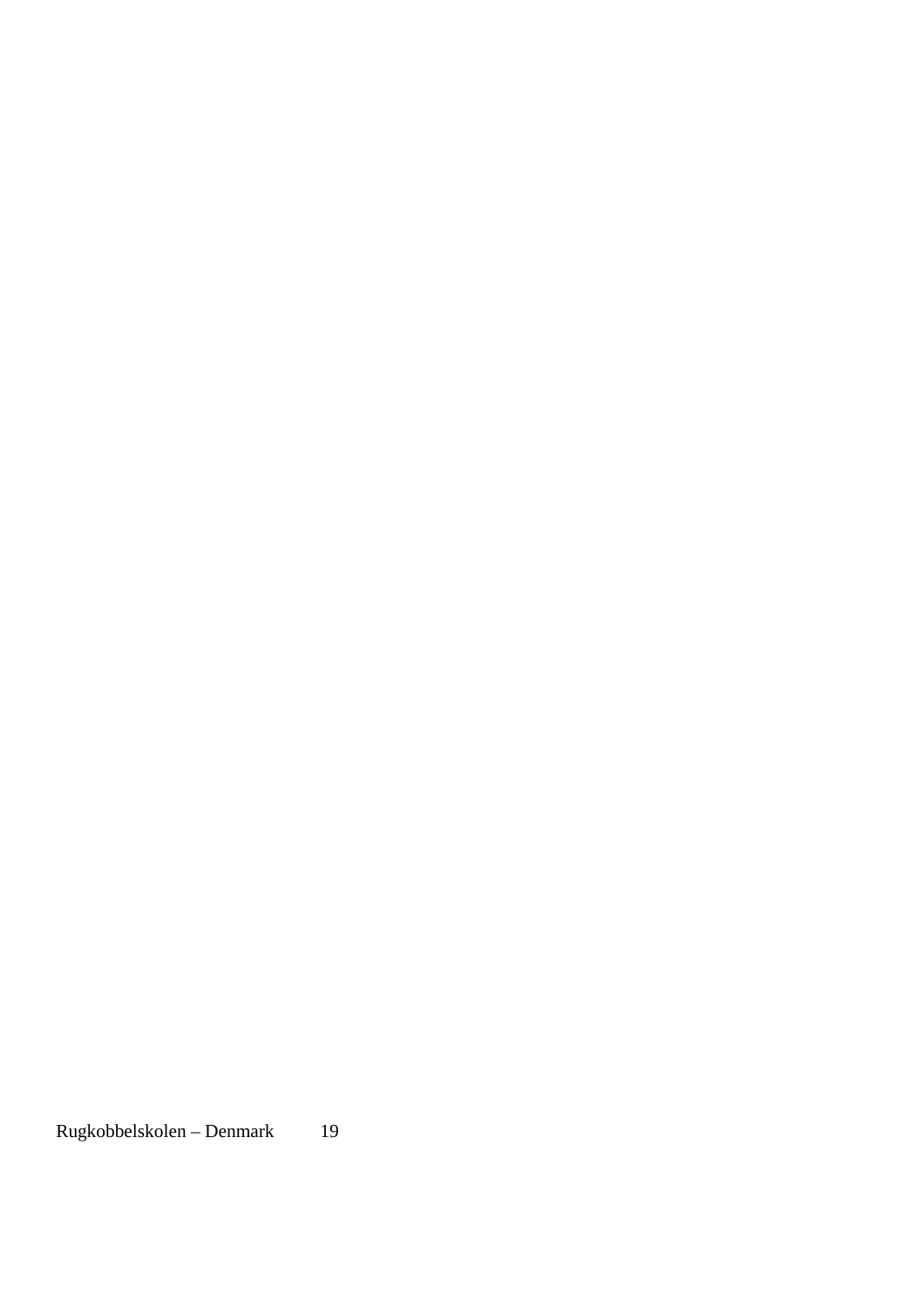## 4 Discussion of hypotheses

### 4.1 Hypothesis 1

*Technology is a strong catalyst for educational innovation and improvement, especially when the World Wide Web is involved. The rival hypothesis is that where true school-wide improvement is found, technology served only as an additional resource and not as a catalyst, that the forces that drove the improvements also drove the application of technology to specific educational problems.*

### Material supporting hypothesis 1

ΧVia participation in the individual ICT projects the staff of Rugkobbelskolen has been engaged in the phrasing of general visions and objectives for the implementation of ICT. This has started a joint process of reflection, which has strengthened and goal-directed the co-operation within the organization in several fields.

ΧThe school leadership has supported and in the same way as the employees participated in the ICT upgrading. Thus is also on the leadership level developed instruments/methods which can be actively applied in the establishment of innovation within other areas of the organization.

ΧThrough the ICT-related projects the in-service training of teachers became organized (a.o. via the Pedagogical ICT Driving License and the home-based computer), and this form of upgrading one's qualifications has meant that Competences and ownership in the innovative process has diffused through the entire staff.

ΧThe school has accomplished to benefit from the staff members' Competences by establishing various supportive arrangements – for instance the teacher-to-teacher and resource teacher programmes – where the staff members goal-directedly learn from each other and exchange knowledge, which has also led to a more open and reflective culture among the teachers. Establishing world wide web and intranet as fora for the accumulation of experience and for discussion has contributed to this development.

Material supporting the rival hypothesis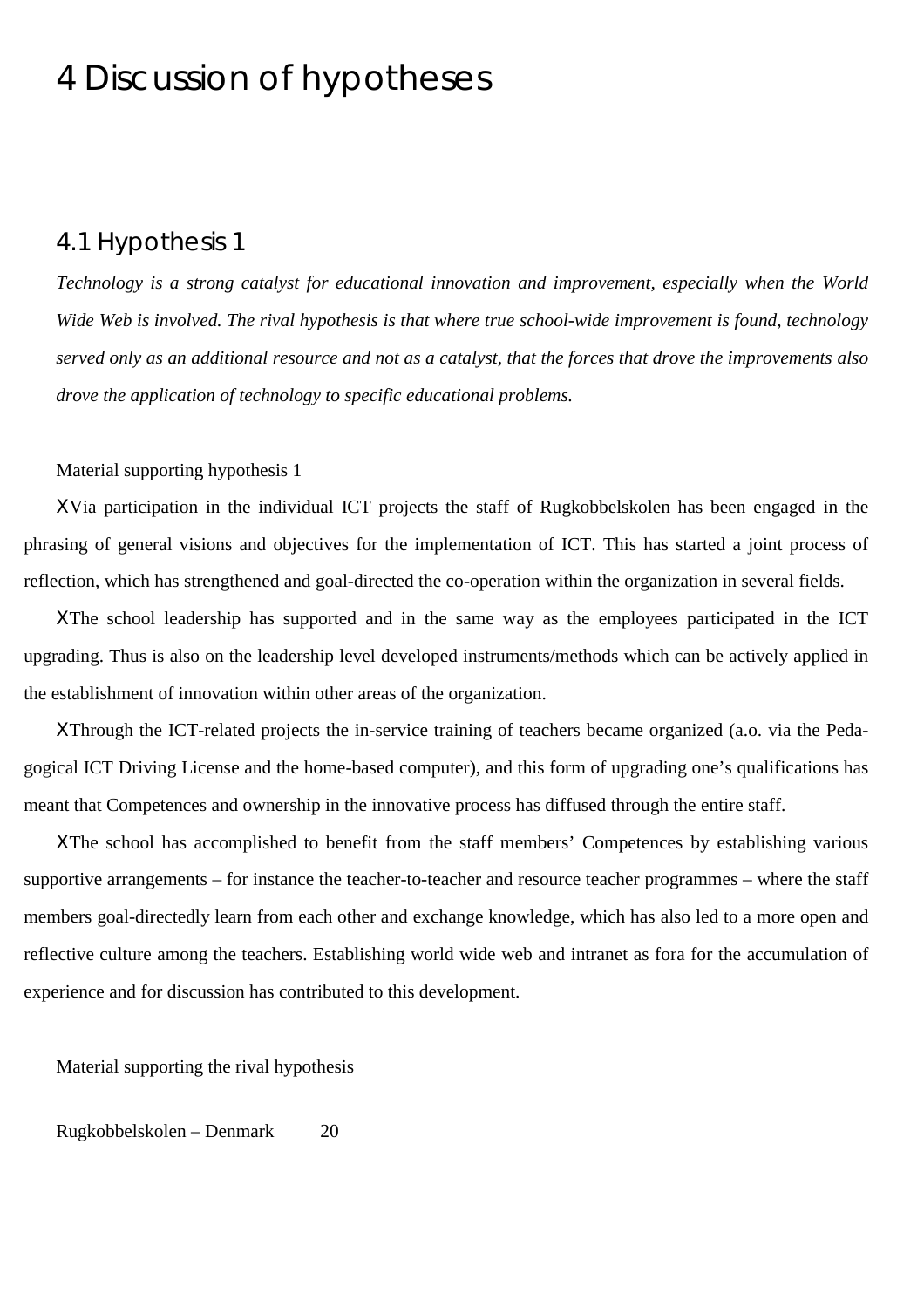ΧOn the teaching level the integration of ICT has made it possible to meet to a higher degree with the demands of the Ministry of Education for a more up-to-date teaching as regards, for instance, co-operation and communication.

ΧThe teachers express the point of view that ICT may be an instrument for coping better with certain pedagogical problems. For instance, a deliberate use of the technology will often lead to better conditions for the differentiation of teaching.

A Rugkobbelskolen it is possible to find argumentation for ICT as a catalyst for a major part of the innovation that has taken place on the organizational level. However, it is important in this connection to notice a few decisive elements of this catalystic function: The school has worked deliberately with a more general organizational innovation, and it has been an objective in the implementation of ICT to *make* technology the catalyst of this process. Thus, technology has acted as a catalyst at Rugkobbelskolen being initially thought into an organizational context, and by virtue of a series of conditions of a successful organizational innovation already established. Thus, part of the picture is that the school set aside resources for a goal-directed strategy and the establishing of practicable objectives in connection with the ICT projects.

On the teaching level it seems, however, that at the time of the study ICT more had the shape of a resource which the teachers may integrate with advantage, which, however, was not yet considered a catalyst changing the traditional ways of teaching very much.

### 4.2 Hypothesis 2

*The diffusion of the innovation/improvement (and therefore of ICT) followed the traditional diffusion pattern for innovations, as outlined by Rogers (1995). The rival hypothesis is that technology functions differently from traditional innovations and that therefore different diffusion patterns occur.*

#### Description of the diffusion pattern

Rugkobbelskolen – Denmark 21 At Rugkobbelskolen the diffusion pattern is characterized by the fact that the three levels traditionally forming the mainstay of innovations in school all have been clearly involved in the implementation of ICT.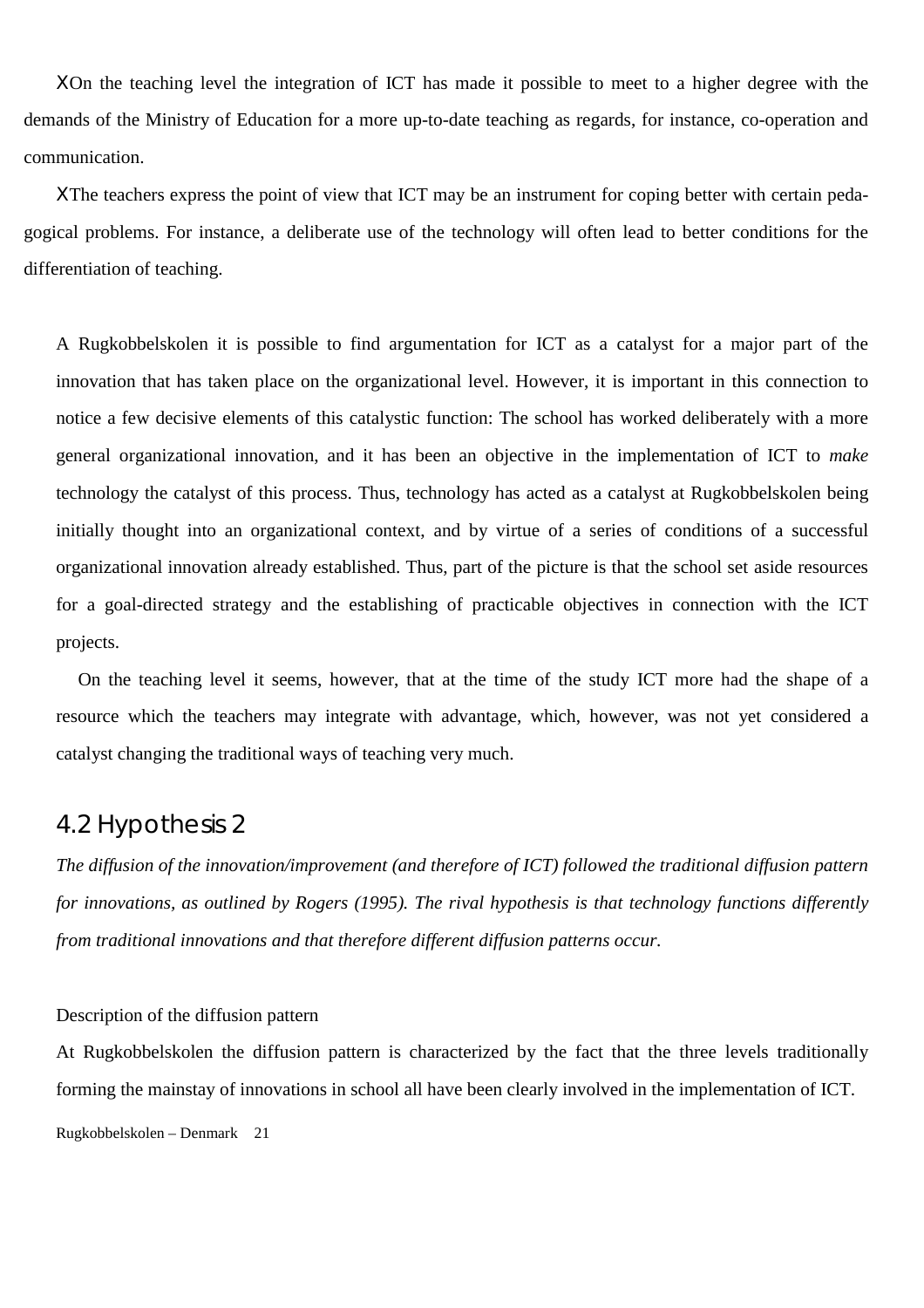The prime mover has been the school ICT co-ordinator, whose dedication and support little by little has encouraged everybody to become involved and develop their competences. The ICT co-ordinator has been very capable of 'reading' the needs of the other staff members and subsequently adapting the effort in relation to each individual.

Furthermore, the school has been good at establishing a network having made use of the fact that various staff members possessed competences that advantageously could be communicated to others. To that end among other things the teacher-to-teacher arrangement has formed an important part of establishing the open culture that has given the diffusion a push forward. In this way the school has succeeded in making ICT a joint project, where in a relatively short time the entire staff has become involved in the integration into both teaching and organization.

Moreover, ensuring that ICT was diffused among the members of the organization has been a deliberate leadership strategy, for which reason the leadership has actively entered the negotiations on conditions, the teachers could close their ranks about. Therefore, most of the teachers were ready to accept the suggestion when it was put to the vote, whether ICT should become a field of effort, where everybody was obliged to participate.

A prerequisite for the relatively quick diffusion at this school has been its participation in ICT-related innovative projects. Among other things, the projects contributed to the diffusion becoming systematized all the teachers having completed a course of in-service-training. It is especially emphasized that the establishing of home-based computers for all employees was an essential prerequisite for the upgrading of qualifications and, thus, for the diffusion.

### 4.3 Hypothesis 3

*Successful implementation of ICT depends mostly upon staff competence in the integration of ICT into instruction and learning. This hypothesis assumes that teachers mediate ICT applications when they are successful, and that ICT's academic value relates positively to teacher competence. The rival hypothesis is that the school technological infrastructure and student ICT competence rather than staff competence determine ICT implementation outcomes.*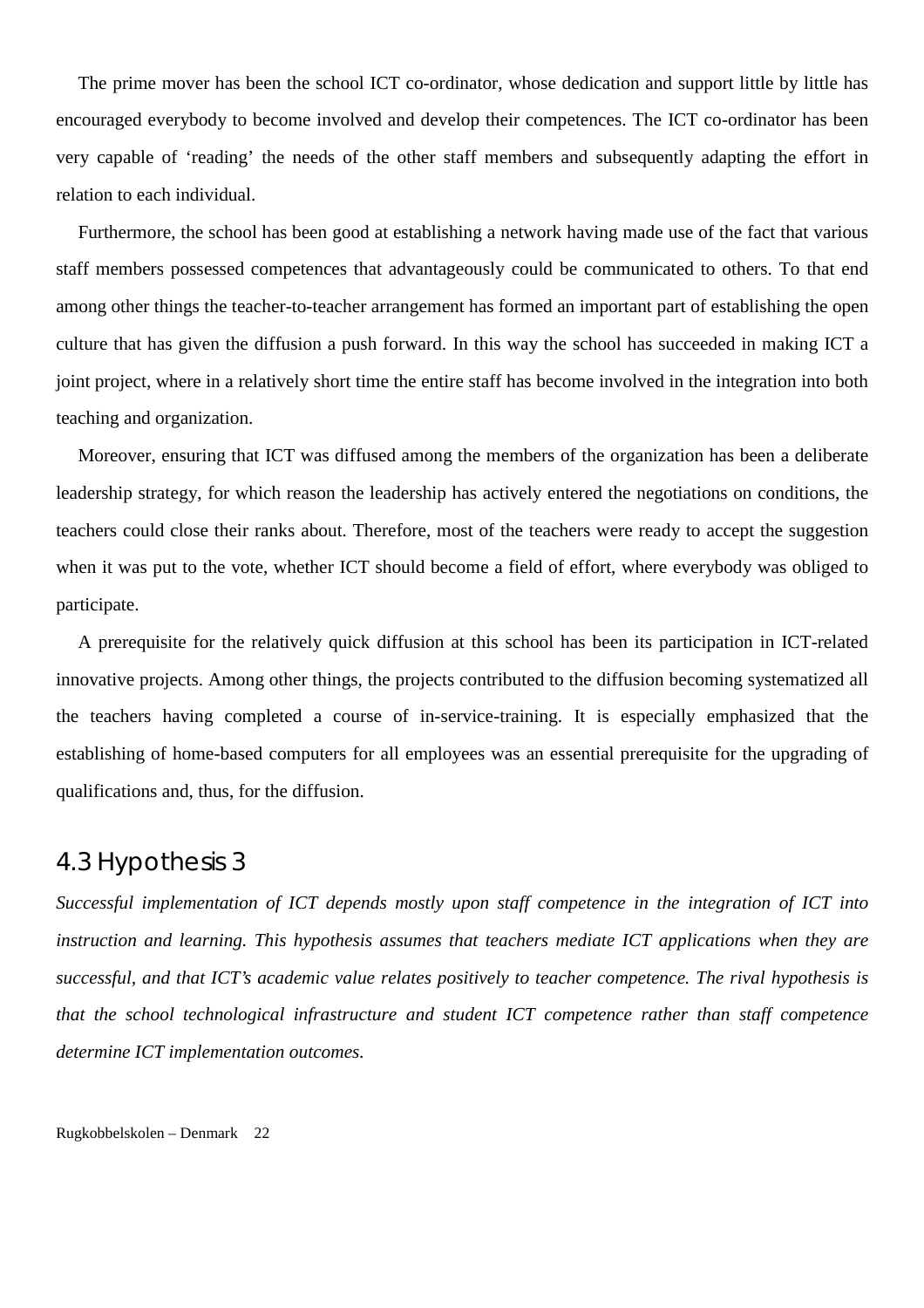Material supporting hypothesis 3

ΧInitially, a certain resistance existed among some of the teachers against making ICT a field of effort, which was connected with their feeling insecure towards the new media, the fact that they did not realize its relevance or preferred other issues to be given a high priority. Probably, several teachers would have chosen not to integrate ICT, if it had not been decided through a majority vote that everybody had to participate in the process of implementation.

ΧThe school has adopted an educational plan setting guidelines for what competences of ICT the students should acquire throughout their schooling. Thus, it is considered the teachers' responsibility to communicate their competences to the students, and the school curriculum is an attempt to ensure that at length all students acquire ICT competences on a certain level although the teachers'methodological freedom, which is a tradition of the Danish school system, is maintained.

ΧThe school has established supportive arrangements making it easier for the teachers to meet with the school curriculum in case they do not feel quite up to integrating ICT into their teaching.

ΧWhen the teachers were given home-based computers and started an ICT in-service-training the development accelerated – subsequently, the teachers have acquired a more homogeneous basis for their work, which also contributes to ensuring that to a higher degree the students are more homogeneously taught.

#### Material supporting the rival hypothesis

ΧThe teachers are depending on the availability of computer rooms which have to be booked beforehand, which some of the teachers consider a limitation of the possibilities of integrating ICT in their teaching.

ΧOutdated computers and technical problems are often seen as an obstacle to carrying through the teaching, and at the same time this has a demotivating effect on both teachers and students.

Rugkobbelskolen – Denmark 23 At Rugkobbelskolen the conclusion must be a 'both-and' as regards the two rival hypotheses. Today all teachers take an active part in the implementation process, but there are many indications that the teachers might have chosen not to integrate ICT en route, if they did not feel prepared for or did not realize the relevance of the intended implementation. The critical attitude which existed initially was diminished as the teachers' competences and their knowledge of ICT were increased, and today the teachers are aware of a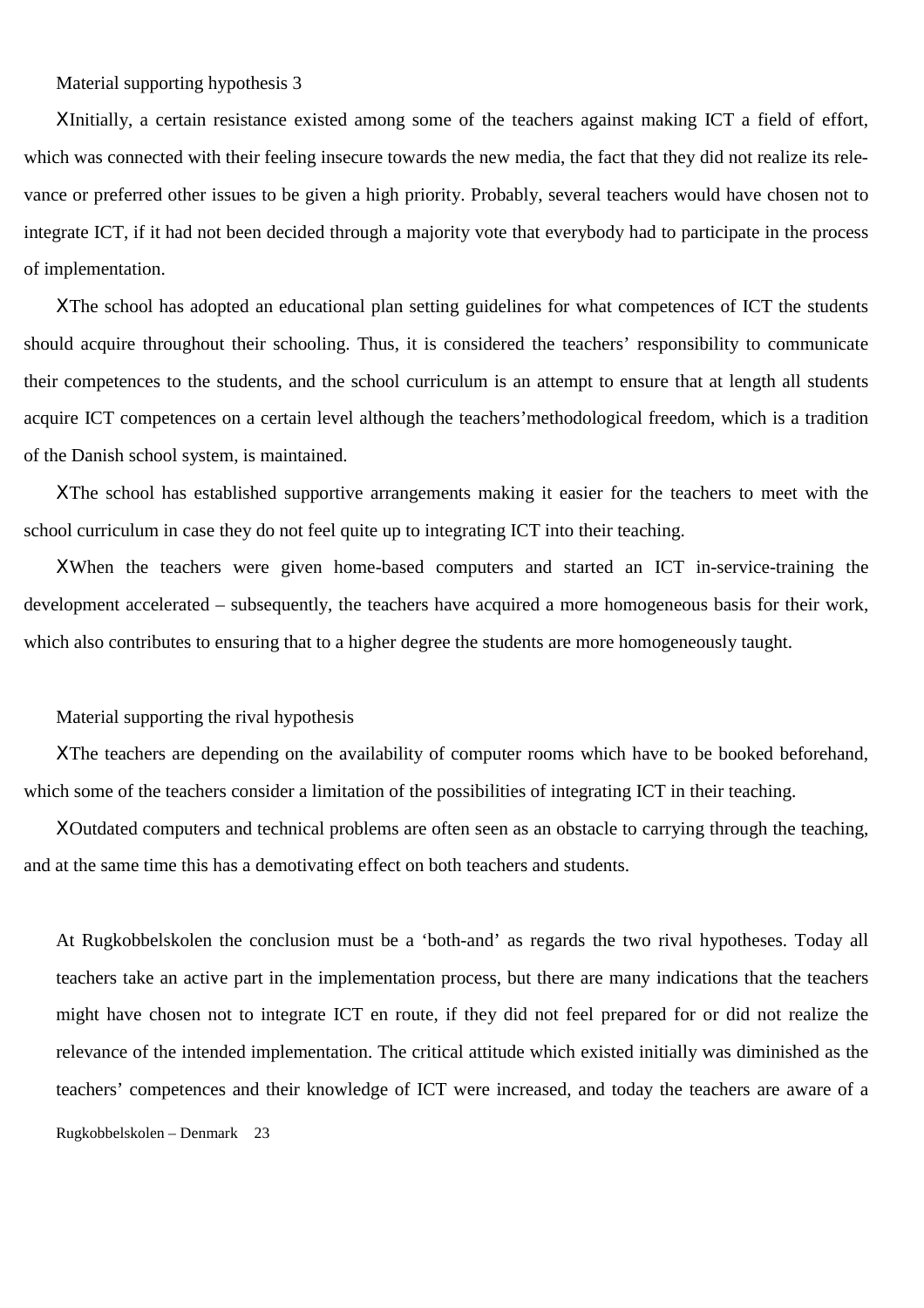series of advantages at using ICT in their teaching. Not until the teachers can actually see the relevance and take responsibility for the integration is ICT integrated into the teaching.

The infrastructure of the school, as it looks today, sets some natural limits for how often the teachers have the opportunity to use ICT. Many classes share the two computer rooms, so there is not a free access to the computers. However, this is not seen as a general problem compared with the problems of meeting with the school curriculum's objectives, being something the teachers can deal with when planning their teaching.

If the teachers' home-based computers are considered part of the infrastructure it is obvious that their possibility of becoming familiar with the media, prepare their teaching and maintain their competences is important to the outcome of the implementation. So the teachers' own conclusion is that the innovation really started to gain momentum, when they were granted a home-based computer where they could 'practice'.

Thus, it may be concluded on the one hand that the infrastructure actually decides the access to ICT, and, consequently, the extent to which ICT can be integrated into the teaching. On the other hand it is obvious that the teachers' competences, their familiarity with technology etc. are decisive for whether they consider ICT a relevant and practicable possibility in teaching. Moreover, the importance the teachers attach to the establishing of home-based computer facilities indicate a close connection between infrastructure and competence development.

### 4.4 Hypothesis 4

*Gaps in academic performance between high and low poverty students will not increase when all students have equal access to ICT. The rival hypothesis is that equal access to ICT will lead to more advantaged students increasing the performance gap with disadvantaged (high poverty) students.*

Material supporting hypothesis 4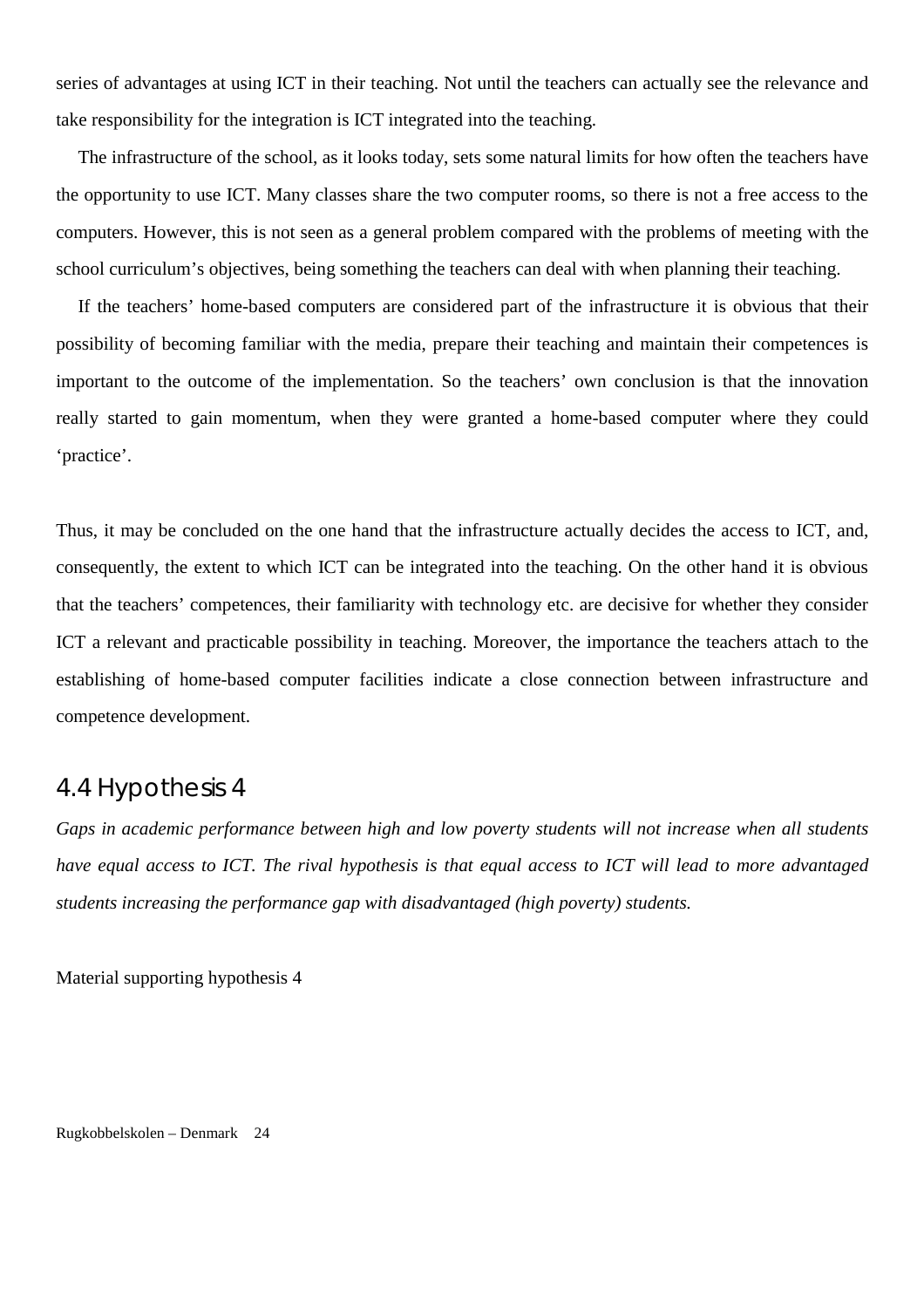ΧRugkobbelskolen finds that ICT in teaching may imply motivation, and the teachers find that ICT is a good instrument for differentiation of teaching. According to the teachers this means that based on his or her individual prerequisites each student can benefit from ICT, if the technology is applied with proper consideration.

Material supporting the rival hypothesis

ΧApparently there is no material which in this case supports the rival hypothesis that the highly performing students to a marked degree raise their level through the application of ICT.

At Rugkobbelskolen much attention is paid to ensuring that students without access to ICT at home are not, on those grounds, in danger of falling behind as regards ICT competences. It is attempted to anticipate such cases by offering possibilities of access to ICT at school beyond school hours. On the whole, however, the teachers find that the students with home computers are not necessarily more capable in a learning situation than those without. They point out that often the students' experience with home computers are related to games, which does not automatically mean that they also master the ICT skills taught at school.

All things considered, the experiences of Rugkobbelskolen do not indicate that the highly performing students benefit more from ICT than the less highly performing – the students rise from the level where they find themselves.

### 4.5 Hypothesis 5

*Successful implementation of ICT will lead to the same or higher academic standards in spite of the low quality of many ICT materials. Academic standards are a function of teacher and school expectations and* not of the standards of textbooks, ICT materials, and the like. The alternative hypothesis is that ICT use will *lead to a lowering of academic standards as students spend more time on marginally beneficial searches and in browsing poor quality Web and courseware content.*

Material supporting hypothesis 5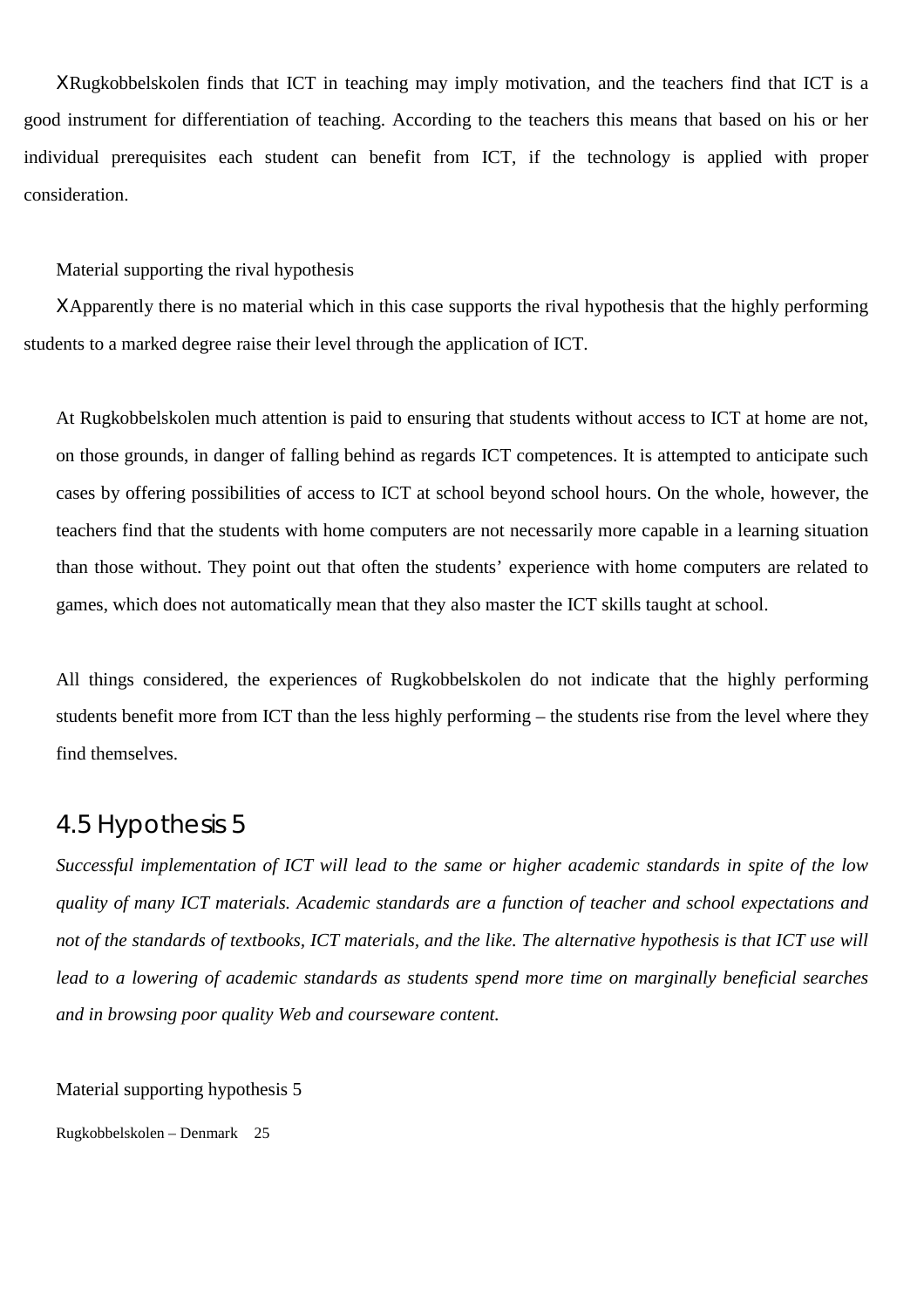ΧThat the school has adopted a school curriculum for the ICT field is a consequence of its awareness of the fact that what a teacher expects from the students will often have a decisive influence on their actual level of academic standards.

ΧThat, moreover, the school curriculum, contains references to relevant software can be seen as an expression of the necessity to secure a certain quality of the teaching material.

#### Material supporting the rival hypothesis

ΧThe teachers pay attention to the fact that they carry a responsibility as regards making the students capable of a critical assessment and screening of the information accessible on the world wide web, as some students tend to ascribing such information a high degree of trustworthiness. It is incorporated in the objectives of the school curriculum that the students should acquire a critical attitude.

ΧIt may be time consuming to browse on the world wide web, and some students tend to prefer seeking information on the web to seeking it for instance in books, which in some cases would be more appropriate. Therefore, the teachers consider it a major task to make the students capable of assessing when ICT is a relevant instrument for solving a given problem, and when it is not.

As Rugkobbelskolen mainly uses the world wide web and the Office programmes in the teaching it does not look like poor quality in general is something the teachers have to cope with in everyday school life. On the contrary, much is indicating that the teachers are paying attention to the fact that ICT-teaching must be of a high standard, for which reason they sort out much of the material they find inadequate. At the same time it is a widespread attitude that ICT is a media with certain potentials, however technology should not be glorified. Consequently, the teachers are very attentive to teaching the students how to take up a critical attitude to the media's possibilities and limitations, as otherwise they might find it difficult to use it appropriately and benefit from it. Thus, it is the predominant conviction of the school that poor quality teaching material has a negative influence on the level of academic standards, and an awareness that to a certain degree the teachers must control and secure the quality of materials.

Rugkobbelskolen – Denmark 26 Since Rugkobbelskolen in practice is securing the quality of teaching materials for ICT the supplementary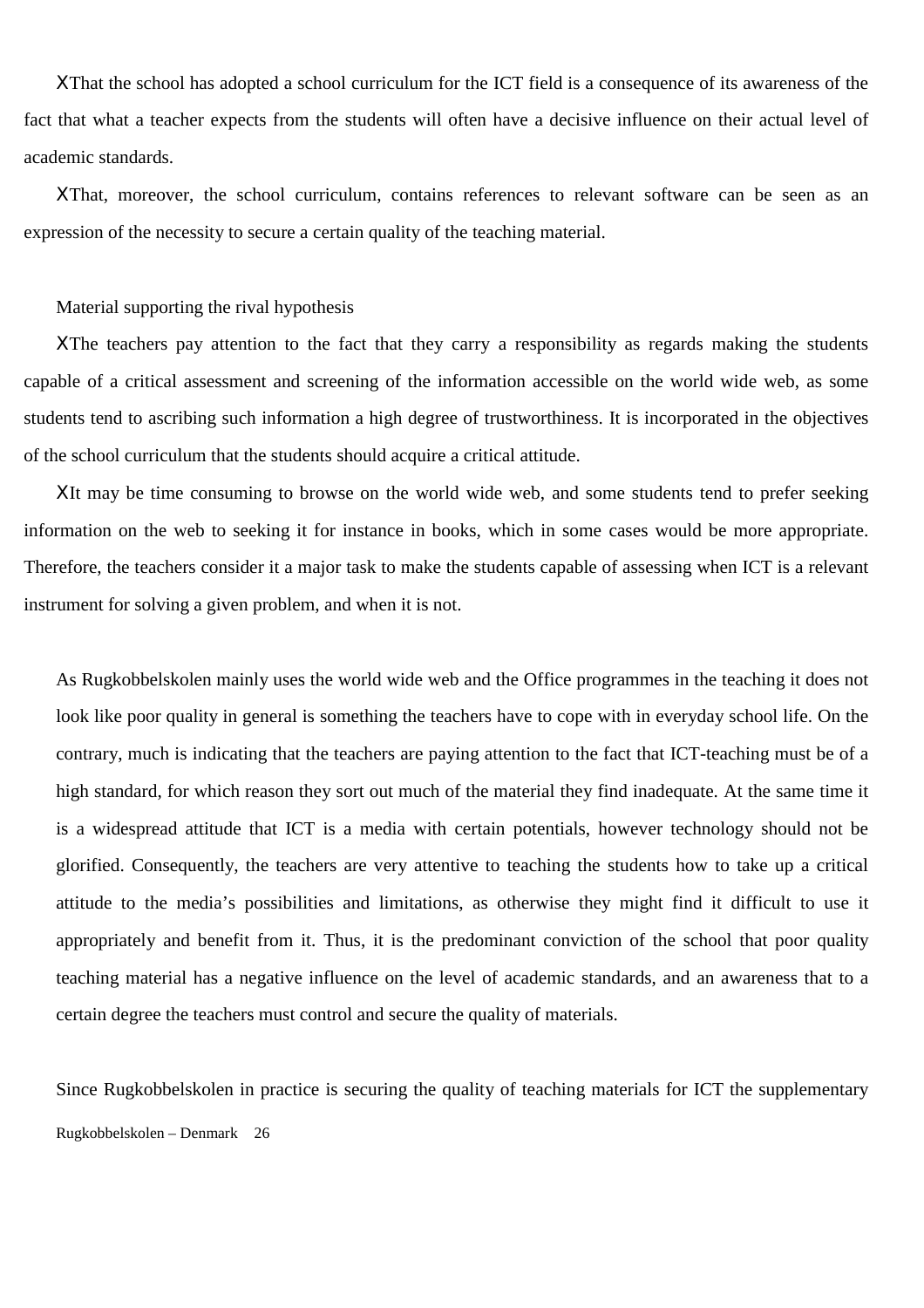documentation from the school must be considered supportive of the hypothesis that the students' level of academic standards level depends on the expectations expressed by school and teachers. Nothing indicates that generally the expectations are lower in the ICT field than in other fields of teaching.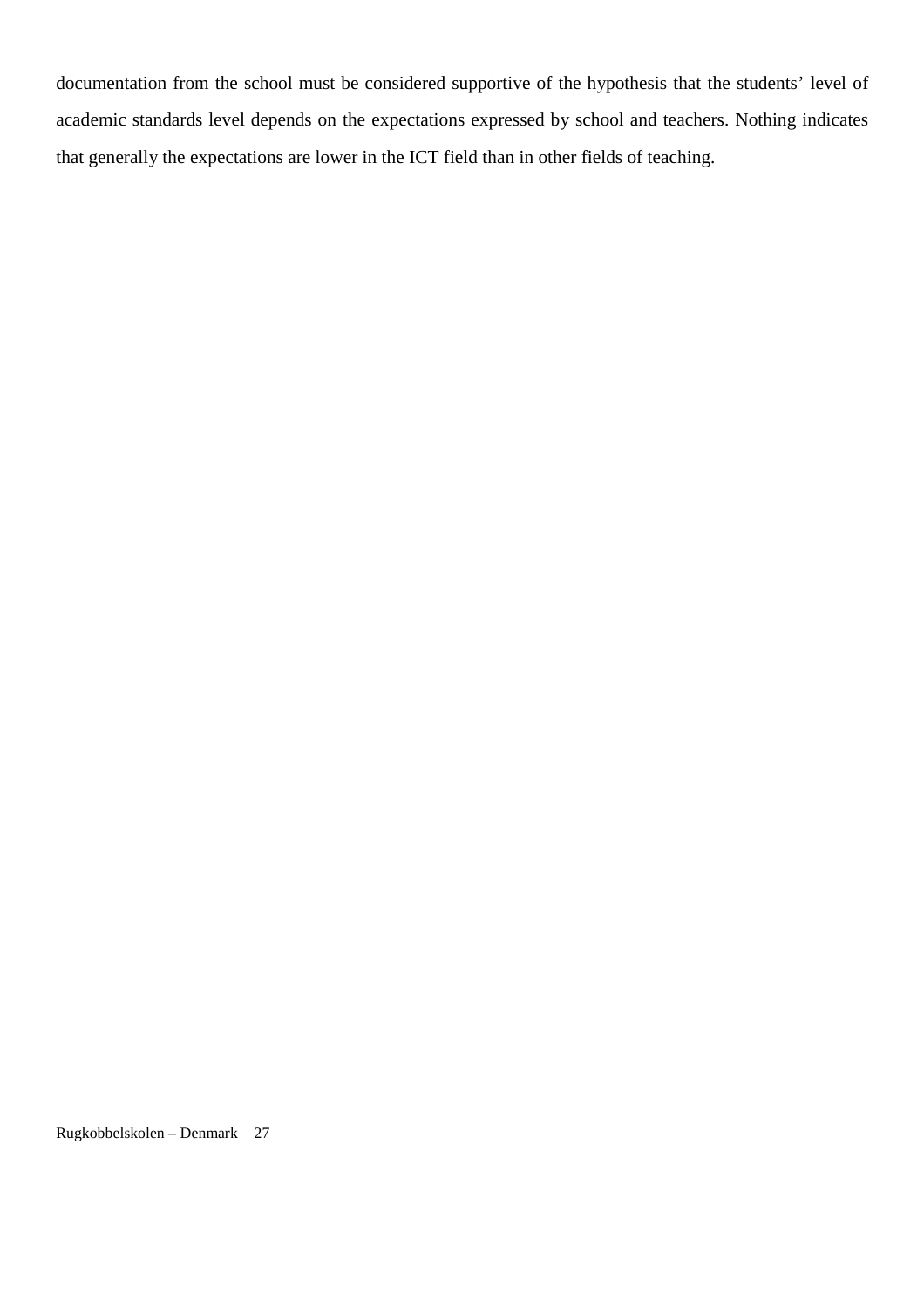## 5 The future

To Rugkobbelskolen it has been a profitable but also hard process making ICT a field of effort. The teachers have had to go through in-service-training on a large scale, and many resources have been applied in the field. Today many of the objectives of the ICT efforts have been obtained, and even though many still want more education for themselves, a certain fatigue is also traceable. As the ICT co-ordinator expresses it in an evaluation report it is "... *understandable that a certain saturation occurs along with a need to occupy oneself with other aspects of life than precisely ICT. Many teachers want to let the innovation flatten for a while, so that they can have some time to digest all the new things – and not least get time for incorporating it in their teaching.*".

The ICT innovation of the school has implied that a focus has been set on different fields which now need to be looked more closely into. For instance, a need has appeared to change the physical frames so that teaching can be carried out in other ways than the traditional classroom teaching. And, as the ICT coordinator also points out: "*We ought to put more weight on the practical-creative aspect and be even more conscious of how we use it as a counterweight to our sitting motionless at the computer. That will make a great supplement.*" (ICT co-ordinator).

Rugkobbelskolen has already started working actively in a new field, namely that of developing 'internationality'. Here the idea is to establish international contacts via ENIS or other relevant networks. It is the principal's intention to take the initiative to carrying on the experiences derived from the ICT implementation process. Thus, a supportive group, a 'day of visions' etc. are being established. Thus, the innovation set into motion at Rugkobbelskolen via the 'Poseidon Project' does not stop, but is actively carried on tentatively in relation to other fields of effort.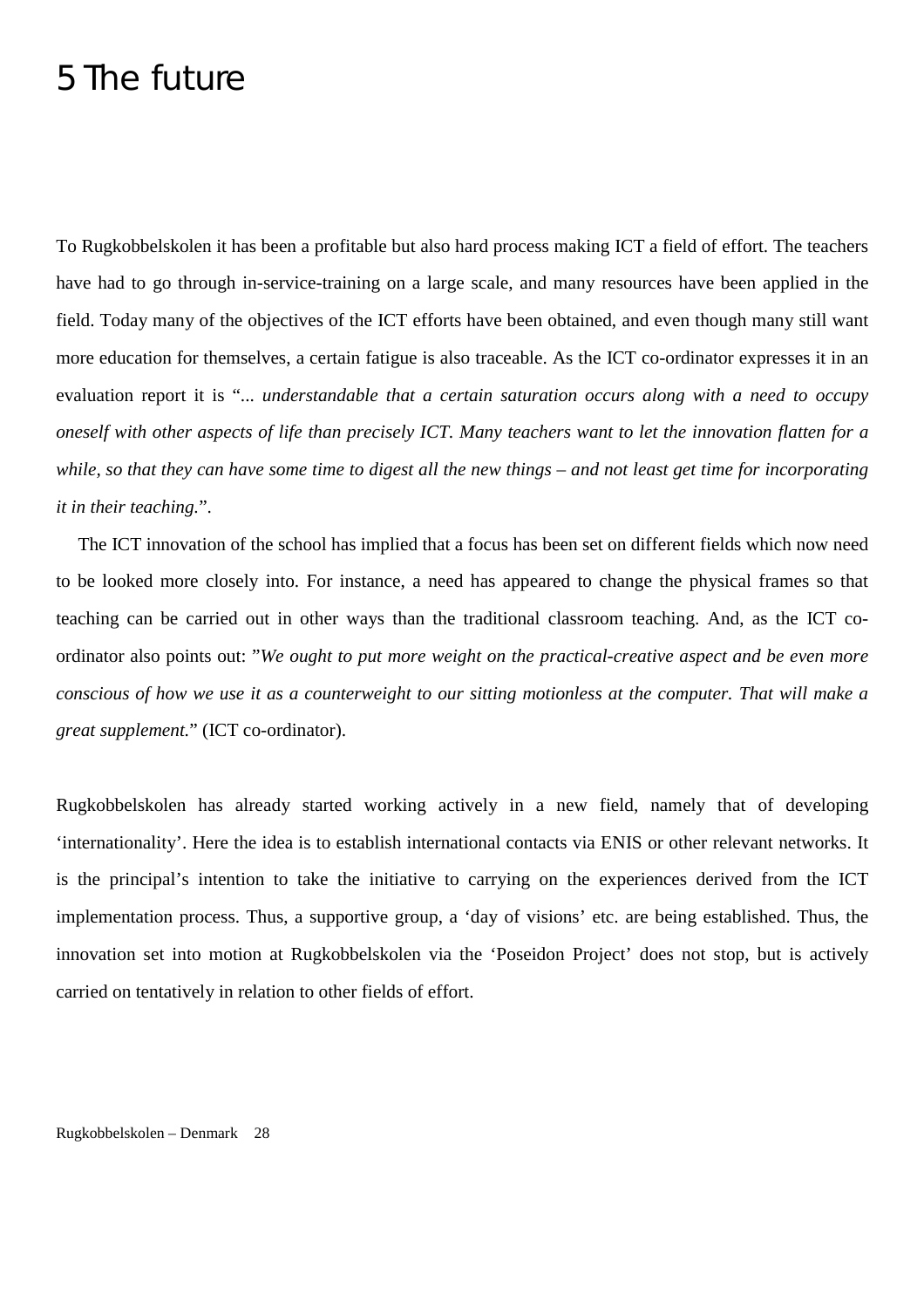## Appendix A

In Denmark the team behind 'Case studies – organisational change' comprised project leader Arne Carlsen, project researcher Lotte Broe, project assistants Lea Holst Spenceley and Ulla Milner Drewsen – all employees of The Danish University of Education. The study has been carried through on the basis of the OECD/CERI design "A workbook for case studies of organisation change. Version 9b-August 8, 2000".

At an initial meeting the school was informed on the study in general, the requested amount of interviews, observations, additional material and the questionnaire part.

The school visit was carried through by the project assistants and lasted for five days. The programme was arranged by the school and consisted of five observation sessions of 45 minutes each and a total of 16 interviews.

The informants were: school principal (2 hrs. in 2 sessions), ICT co-ordinator (3 hrs. in 2 sessions), 7 teachers (1 hour), 3 groups of students, in total abt. 15 (30 min.) 2 parents (30 min.). All the interviews were tape recorded and transcribed.

41 questionnaires of 41 were answered. The first 15 minutes of a staff meeting (teachers) were used for answering the questionnaire.

The additional material/appendixes from the school consists of 21 items comprising a.o. school curriculum, plans for action, objectives and evaluations of projects and courses.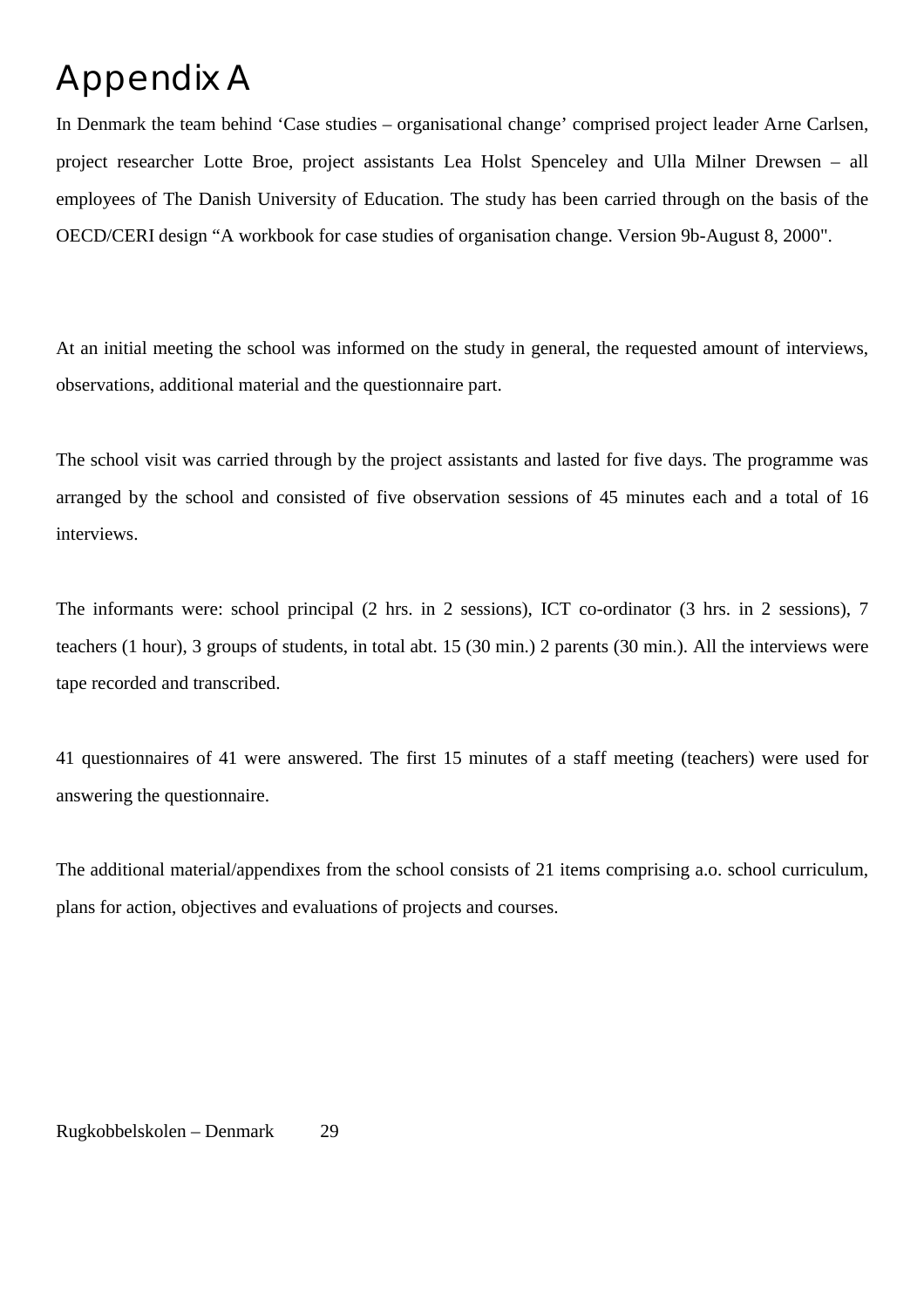# Appendix B

((Please insert Appendix B – Rugkobbelskolen))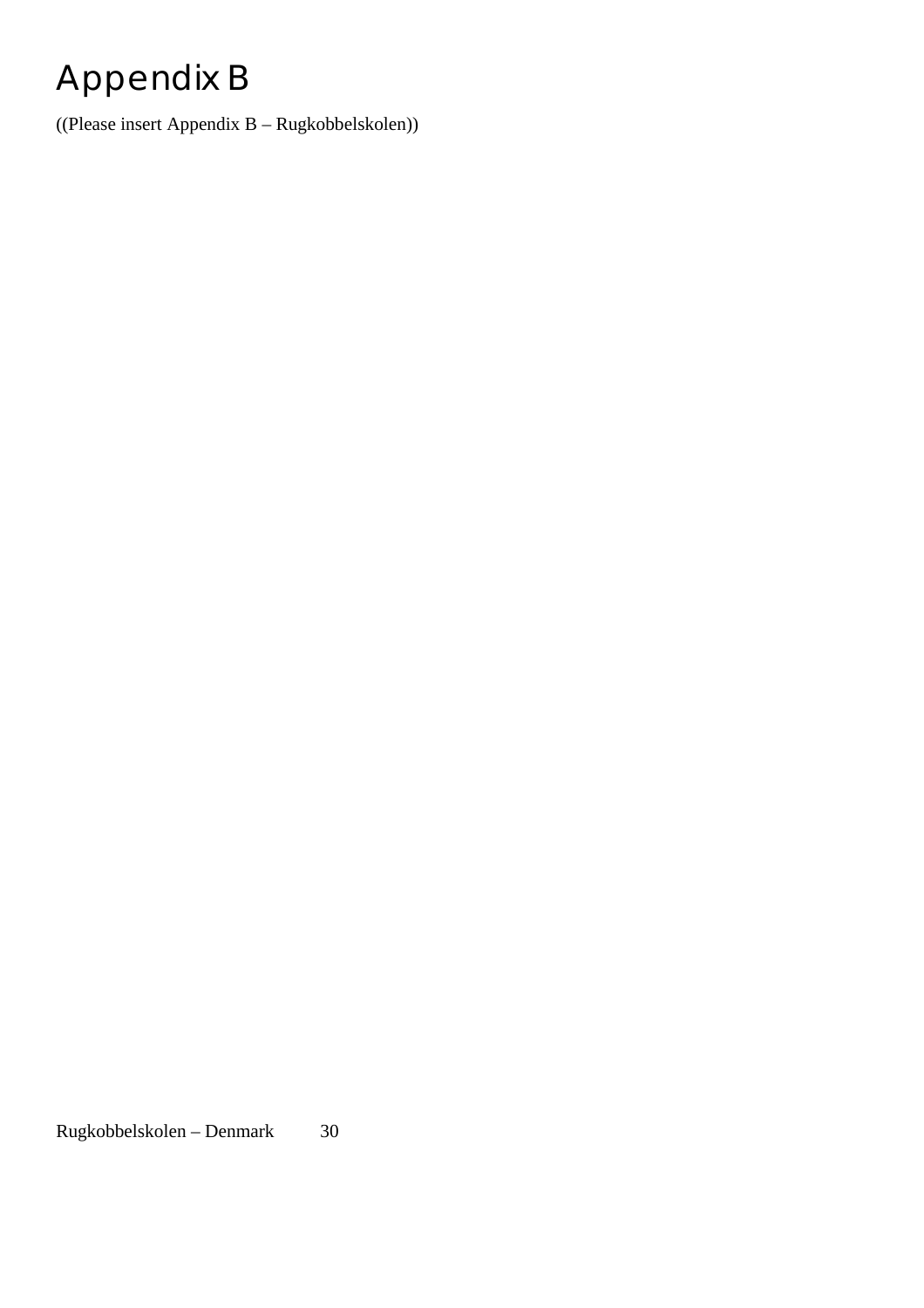# Appendix C

((Please insert Appendix C – Rugkobbelskolen))